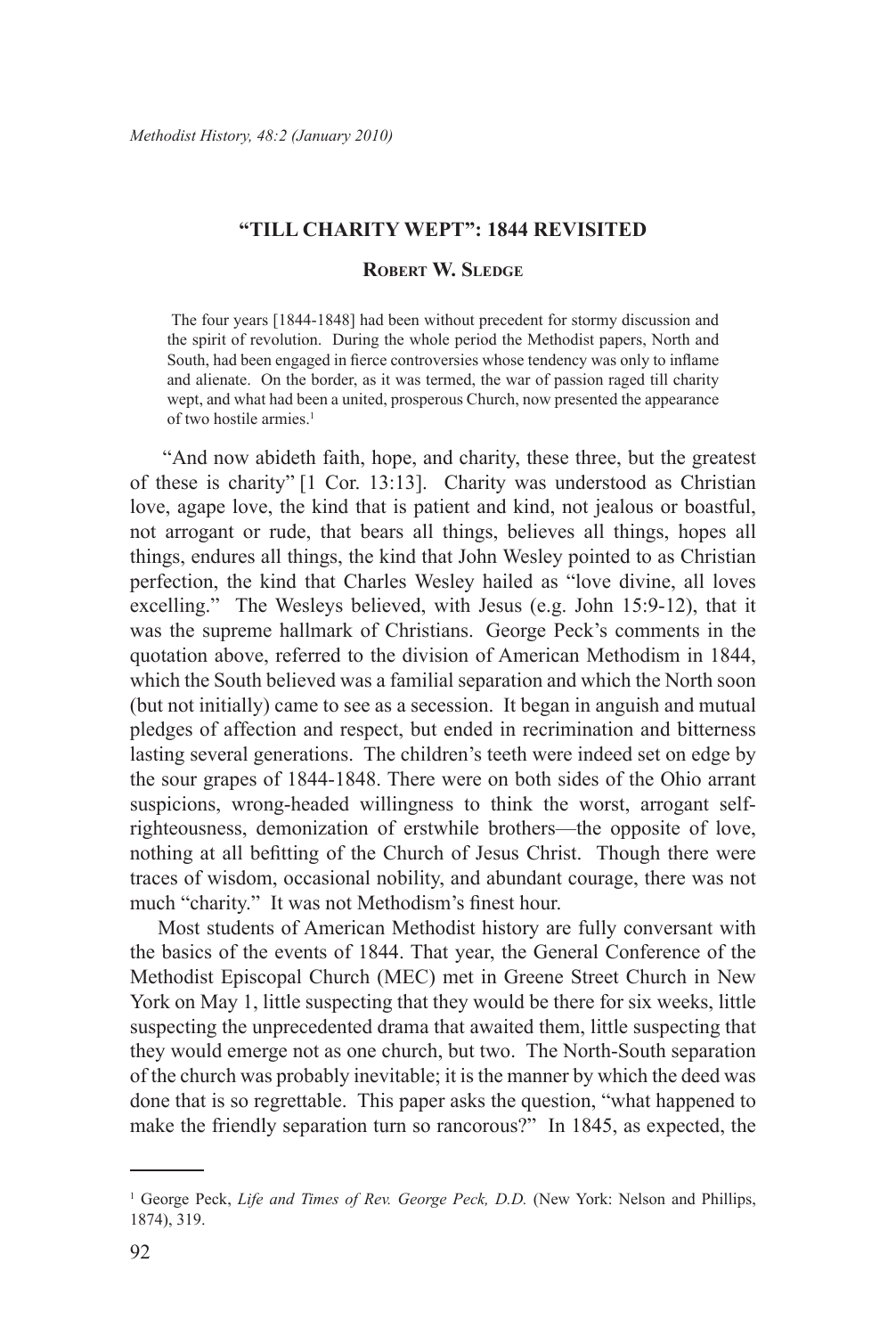Southern annual conferences formed the Methodist Episcopal Church, South (MECS). In 1848, as not expected (in 1844), the Northern general conference repudiated the action of 1844 and coldly rejected an MECS overture of friendly relations. And then things really got nasty. It ended up in the U.S. Supreme Court. But why?

#### **Methodology**

Those who contributed to this mess, however worthy in other contexts and times, are not blameless, but it may not be profitable to look for villains, since everybody was in some degree guilty of self-righteousness and arrogance. Much of the hatefulness was propagated in the press (especially the *New York Christian Advocate,* the Cincinnati *Western Christian Advocate*, and the *Nashville Christian Advocate*), so the editors (Thomas Bond, Charles Elliott, and John B. McFerrin, respectively) of the leading journals are as blameworthy as anyone. In the context of the nation, the bitterness was understandable, perhaps, but this was the church—Methodist preachers making covenant with other Methodist preachers and then, depending on how you looked at it, going back on their pledged words, or changing their minds, or being replaced by less conciliatory men, or following their consciences, or simply being consistent. If there is a lesson to all this, it is that words *do* hurt, that language translates into *action*, that intemperate denunciations (however satisfying at the moment) trigger *responses*. "Sticks and stones may break my bones, but words will . . . . lead to further words and then to sticks and stones." Demonization exacerbates rather than resolves. Verbal assault invites physical assault. Absolutist diatribes may result in wars. A decade and a half later, the same kind of vicious rhetoric did precisely that.

As another matter, we may leave out of the equation the degree to which we are incensed by the concept and practice of slavery. It is clear from almost any perspective that the North held the moral high ground on this issue, but it is worth remembering that a Biblical case can be (and was) made for slavery. No slaves were present at New York, nor did they help choose the delegates. What matters for this particular paper is not slavery per se, nor what *we* think, but what role it had in New York as seen by what *they* (the delegates and, later, their constituents) thought about it. The historian's task is first of all to *understand* the milieu. We cannot entirely escape our bent to judgment, perhaps, but we ought not to embrace it either. We need to consider the events of 1844-1848 in terms first of all of understanding. Why did they do as they did?

Perhaps one can critique the morality of another era by asserting that morality is eternal and we now have it nailed down, that human perceptions have evolved to the point that the moral sensibilities of our time are superior. But in a highly influential book called *The Whig Interpretation of History*, 2 the English historian Herbert Butterfield argued that historians make a mis-

<sup>2</sup> Herbert Butterfield, *The Whig Interpretation of History* (London: George Bell and Sons, 1931).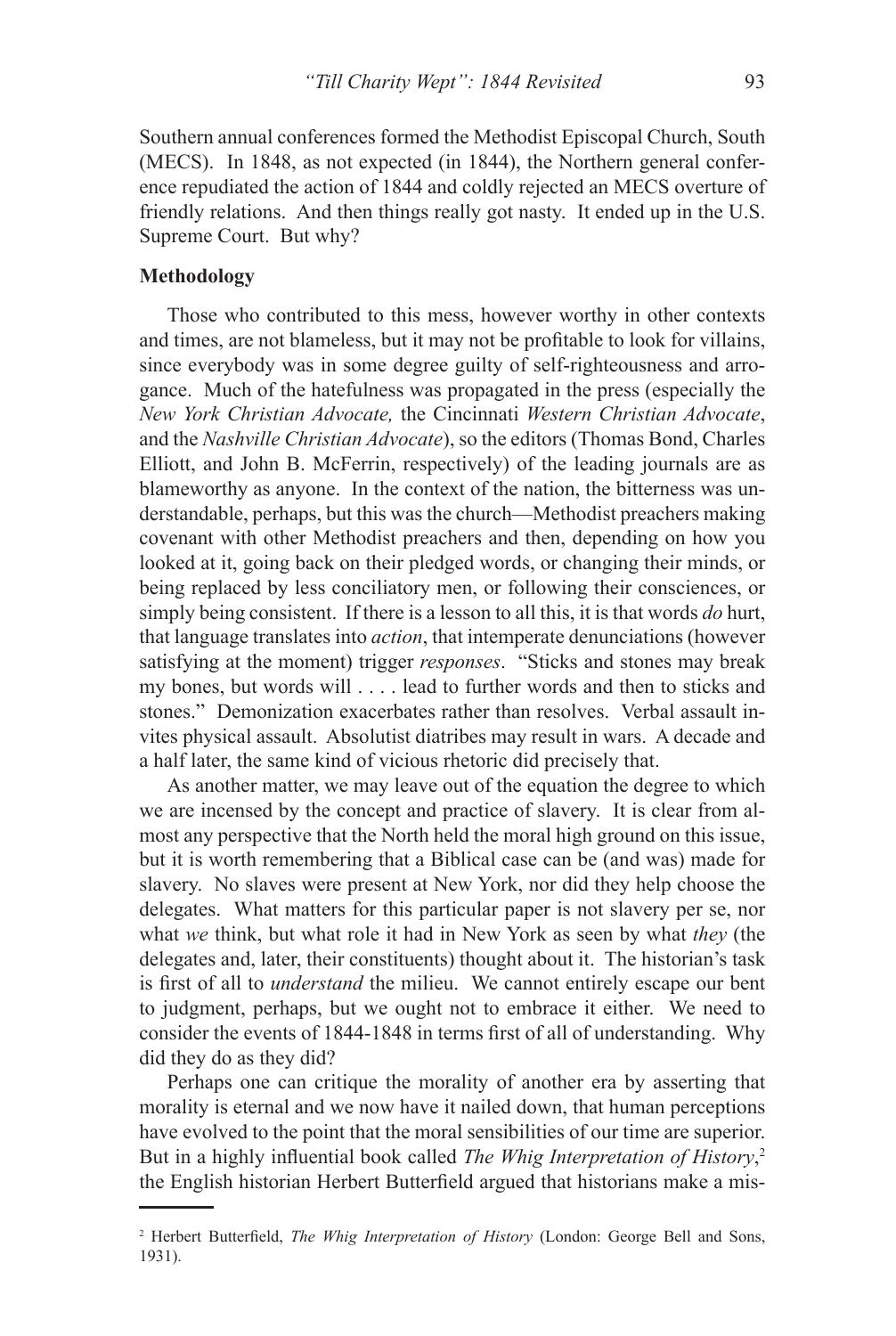take if they interpret humankind's journey as a matter of progress, that is, that succeeding generations are better than those of the past.

An extension of the "Whig interpretation" has been denounced more recently by David Hackett Fischer, one of today's best historians. Fischer criticized what he called "presentism," the habit of judging all others on the basis of present-day's values.3 The church would like think it speaks from absolute, unchanging, and eternal values, but the church is a human as well as a divine institution.

As a thought experiment, we could posit some future time when abortion and homosexuality (or sexual promiscuity—see Huxley's *Brave New World*) are affirmed as not only acceptable but even good. What would people in such a context think of us? Would they be right? In such a situation, we would want to be judged by the standards of our own time. As religious people, we would hope to transcend all temporal and ephemeral standards and speak prophetically (that is, on behalf of God). As reasonable people, we know that we are enmeshed in the finite human understandings of our own time. Looking back, then, at the crisis that erupted in New York, we must first judge those issues by the standards of 1844 before we can judge them by twenty-first century guidelines, accepting even then that we do not stand on absolutely stable ground.

In sum, there is a temptation to fix blame for the division of 1844, and the writer is obviously not immune to that temptation. Again, the real question to be addressed is this—*why* did Northern opinion change so quickly in 1844? At the General Conference of 1844, despite a few rather angry speeches and strong denunciations, the overall tone was civil and brotherly. The principal figures who wrestled with the problem were men of good will who sought to find an acceptable solution to a dilemma that was intractable and unsolvable, an issue that William Henry Seward a few years later would call "the irrepressible conflict." In anguish, in despair, in mutual frustration, in good faith, the negotiators finally agreed that a division of the church was probably the only acceptable way out and they voted for it in fear and trembling.

Then the situation quickly went sour and turned ugly. One aspect of that latter bitterness was an absolute flood of books, articles, speeches, letters, and other communications through which each side sought to justify its course and spin the narrative to its own purposes. In the process, they vilified, demonized, and denounced their counterparts "till charity wept."

# **The Historical Context of the 1844 General Conference**

On May 1, 1844, the General Conference of the Methodist Episcopal Church officially convened in New York City. It did not adjourn until June 11, one of the longest meetings on record. In that six-week span, other things were happening in the nation, some of which were germane to the confer-

<sup>3</sup> David Hackett Fischer, *Historian's Fallacies: Toward a Logic of Historical Thought* (New York: Harper Torchbooks, 1970).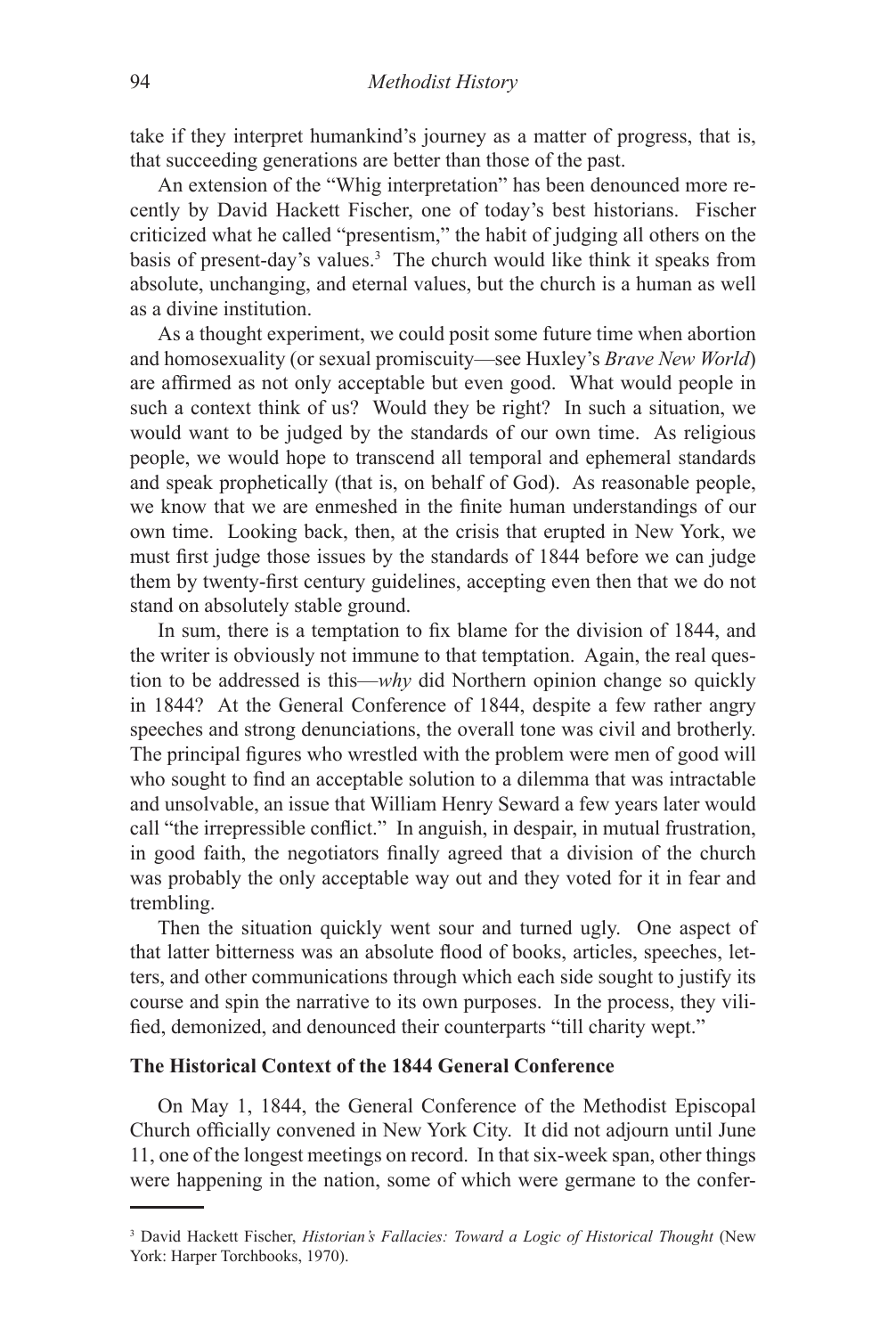ence. Several matters had been developing for some years. The overall context of the time was unsettled. An emerging crusading spirit, largely from New England, spawned reform movements right and left—temperance, educational change (Noah Webster, Horace Mann), women's suffrage, eleemosynary reform (Boston School for the Blind, Dorothea Dix and the prisons, treatment of the insane), and, closely allied with several of the others, abolitionism. Mostly these movements arose in the 1830s and caught fire together in the 1840s, spreading westward across the North but not penetrating the South, except for temperance. In that fateful year of 1844, the abolitionist leader William Lloyd Garrison publicly burned a copy of the Constitution, calling it a covenant with hell. These movements were usually right and usually self-righteous.

There was a parallel surge of nativism, which would show up in the "Know Nothing" movement of the 1850s. It sought to suppress immigration, the rise of Catholicism, changes in moral standards, and anybody associated with those changes. Among many other things, this meant that while *most* Northerners might support emancipation of Southern slaves, they would *not* welcome a migration of freed blacks to the North. The pragmatic British plan of emancipation, put into effect in the 1830s, worked fairly well and might have served as a model for the U.S. It provided for gradual emancipation over a period of three or four years and for financial compensation to the owners. This practical process worked for the British, but did not fit with the moral absolutism of American abolitionism, and the two cases were sufficiently different (no freedmen moved to Great Britain, for example) that a similar American plan would have required adjustments.

Abolitionism caught hold among the Methodists of New England fairly early. Resolutions in the annual conferences calling for immediate emancipation were routinely suppressed by the presiding bishops during the 1830s. Attempts by New England delegates to raise the issue at the general conferences of 1836 and 1840 met a similar fate. A few frustrated members in New England and New York finally despaired of ever changing anything and left the MEC in 1842. The following year, those fragments coalesced under the leadership of Orange Scott, Luther Lee, and LaRoy Sunderland to form the Wesleyan Methodist Church. This development sent such a shiver of dread through the remaining New England Methodist churches that delegates from the region came to New York determined to do whatever was necessary to save their conferences from further defections. Failing some solution in General Conference action, there was talk among them of leaving the Methodist Episcopal Church and asking Bishop Elijah Hedding to come with them to form an antislavery Episcopal Methodism. Siphoning off the most vigorous dissenters into the Wesleyan Church did not weaken Methodist abolitionism. In 1844, it was even stronger.

But so too was Southern resistance. Three events led the South to a shift in its attitude toward slavery in the decade of the 1830s. The *first* was the emergence of militant abolitionism in New England with Garrison's *The Liberator* in 1831. This prompted a defensive "equal and opposite reaction" in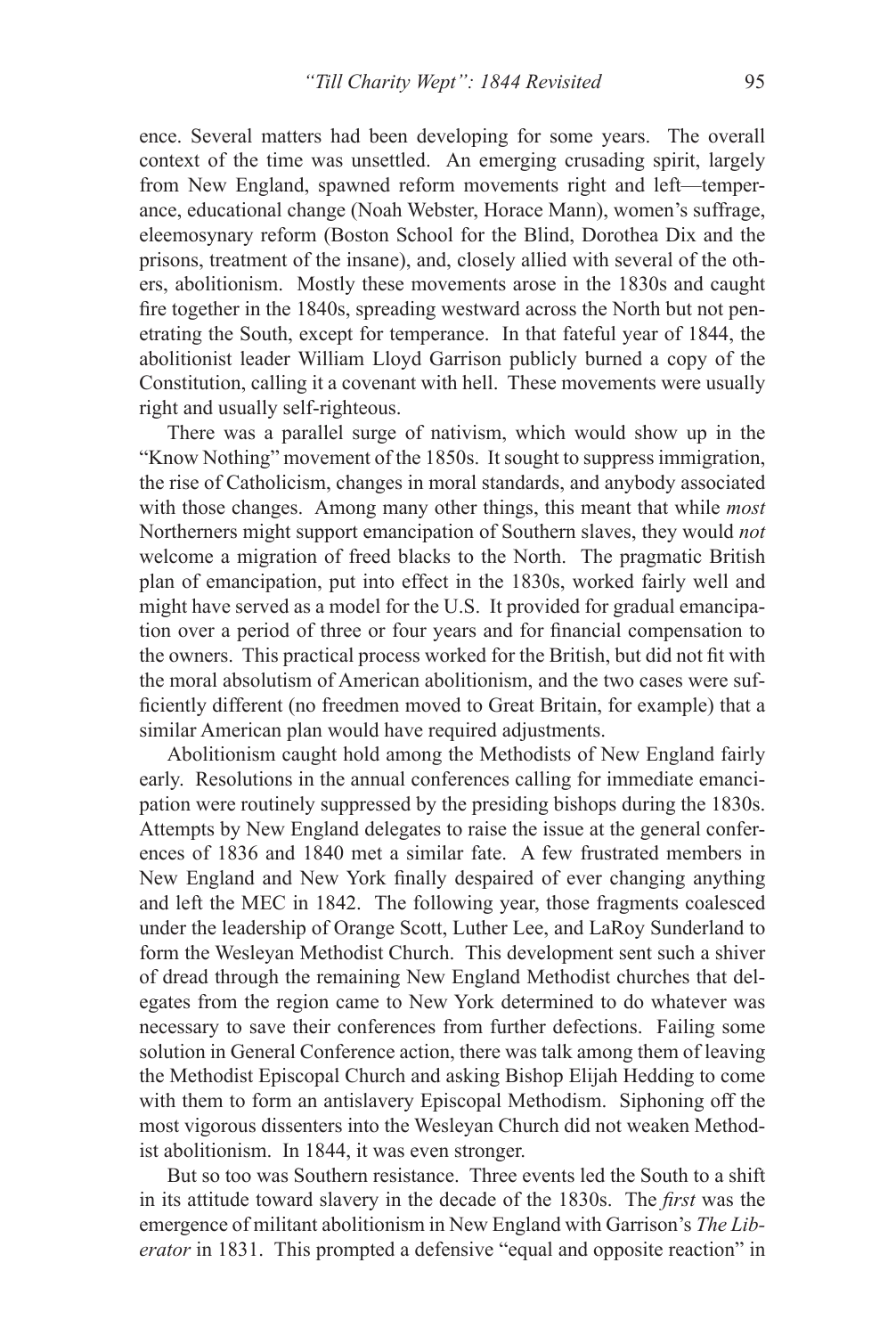the South. The *second* was the Nat Turner uprising in Virginia, also in 1831, in which slaves seized weapons and killed 55 whites. Although the rebellion was brutally suppressed, it put a scare into the South, especially in places like South Carolina, Mississippi, and Louisiana, where the slave population surpassed the white. *Third*, cotton was becoming increasingly profitable, and there was class of small farmers in the South who hoped to gain their share of the profits by having slave plantations of their own some day. They were not interested in solving "the problem" of slavery. Illustrative of the changed circumstances, there was in 1831 a long and full debate on slavery in the Virginia legislature, a discussion which decided little, but which allowed free and civil discourse with all possibilities up for consideration. By 1844, such open conversation was no longer possible in the South—the position had hardened far beyond recall.

This was all very important for the country at large, and political leaders like John C. Calhoun kept close watch on the General Conference proceedings. The Methodist movement, which had no organized congregations in 1760, had grown in the succeeding eight decades to become the largest religious denomination in the U.S., Protestant or Catholic. By 1850, the Roman Catholics were larger, based on a wave of Irish immigration after 1845 and on Germans fleeing the failed "Liberal Revolutions" of 1848. But when the MEC General Conference met in 1844, it represented the largest church membership in the country.

Several specific events in April, May, and June coincided with and impacted the meeting, some more than others. As the conference gathered, the Millerite excitement (Adventism) in upstate New York was subsiding, to the great relief of the delegates from that area. One William Miller had attracted a large following by prophesying that the end of the world would occur sometime between March 21, 1843, and March 21, 1844. The closing date came and passed without event, whereupon Miller advanced the time to April 18. But nothing happened then either. Miller then projected a fall date, which later became known as "the Great Disappointment," but the disillusionment among some thousands of believers was already clear and some were straggling back to Methodism's more orthodox views.

A few years earlier, another religious movement originated in the same area. Sectarianism was so rampant in upper New York State that the region was called "the Burned-Over District" because successive waves of revivalism had converted the inhabitants to first this and then that religion. One such person was Joseph Smith, a sometime Methodist (among other things), who founded a movement called the Church of Jesus Christ of Latter Day Saints, or Mormonism, in the 1820s. As the General Conference met, Smith was in jail in Illinois, accused of all sorts of things. He was murdered by a lynch mob before the month of June was out, an event that resulted in the Mormon exodus to Utah a couple of years later.

On May 24, an artist-inventor named Samuel F. B. Morse sent the first telegraph message, a coded series of short and long pulses of electricity. Dispatched over a wire strung from Baltimore to Washington, it asked sim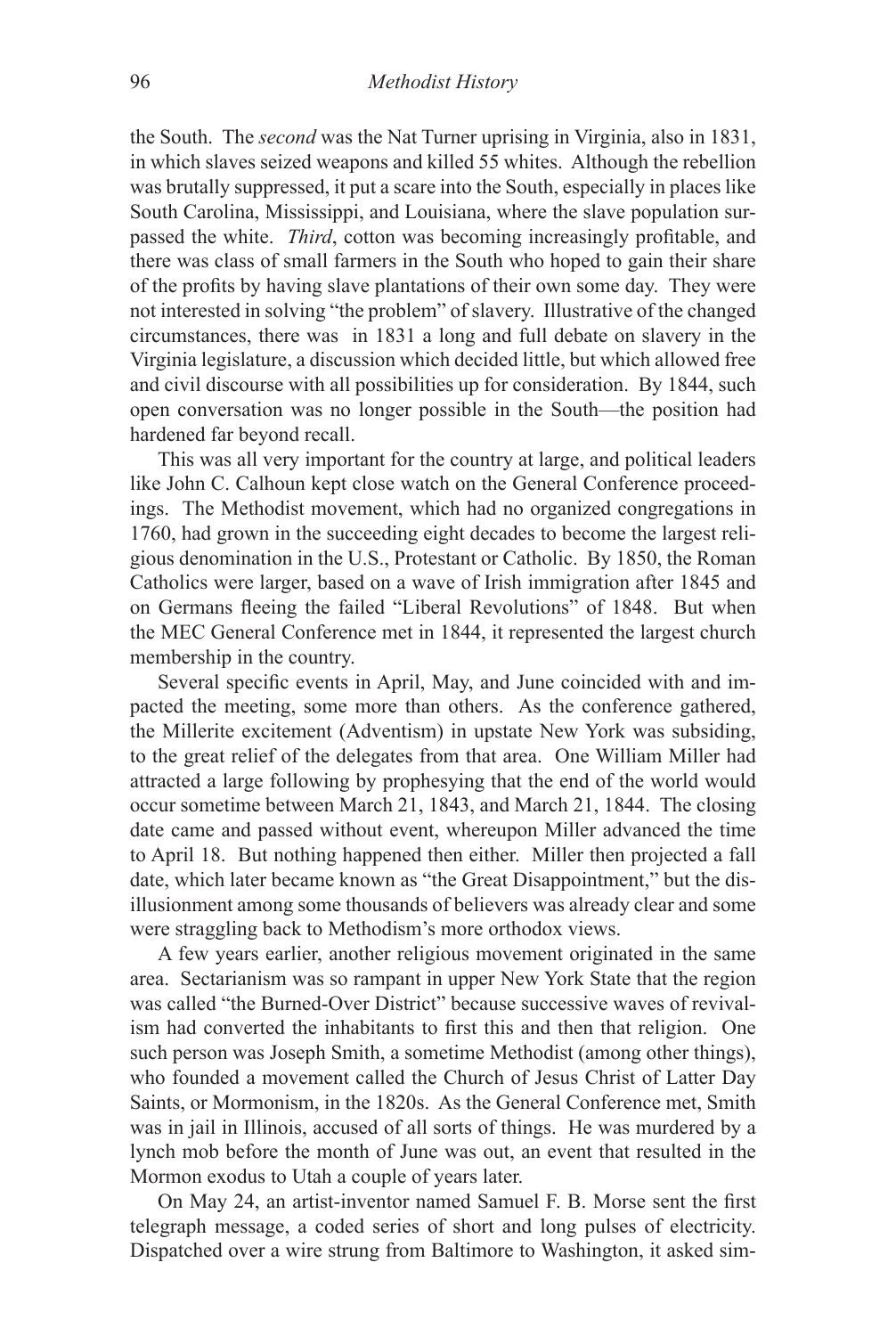ply "what hath God wrought?" Instant long-range communication was born even as the Methodist delegates wrestled with their own internal communication issues.

The Whig Party, excluding the incumbent Whig President John Tyler, met in Baltimore on May 1 and proceeded to nominate Senator Henry Clay of Kentucky for president on a platform that opposed the proposed annexation of Texas. President Tyler had only narrowly escaped death in a couple of weeks earlier when a new type of naval gun exploded during a demonstration, killing two members of his cabinet. The president was below decks at the time, providentially for the country, because there was no vice president. But Tyler, the first man to become U.S. president without being directly elected to the post when W. H. Harrison died a month into his term, was an embarrassment in the eyes of his party and not a candidate for re-election.

The Democratic Party met later in the month, also in Baltimore, and eventually nominated the first ever "dark horse" candidate, former Gov. James K. Polk of Tennessee. Polk, a one-time Speaker of the U.S. House, came to Baltimore to run (he thought) for vice president. Instead, he won the presidential nomination as a compromise candidate, largely because the heavy favorite, former president Martin Van Buren, came out against Texas annexation and alienated his supporters in the South. When the Democrats started using a nominating convention a few years earlier, they put in a "twothirds rule," effectively giving the South a veto over an unacceptable nominee. Not a simple majority, but rather a two-to-one margin, was required to make the nomination. The rule came into play again in 1860 and in 1912, affecting the outcome both times. The party did not rescind the rule until the 1930s. In 1844, Polk became the nominee with an expansionist platform.

On the western edge of the country that same month, wagon trains were making their way through Kansas and Nebraska, following the dim path of the one-year-old Oregon Trail. Westering parties did not leave Independence, Missouri until grass was growing and the early spring rains were over, usually April or May. "Oregon fever" was originally stimulated by reports of the glories of the Willamette Valley written by Jason Lee and other Methodist missionaries and published in the *New York Christian Advocate and Journal*. The emigrant trains of 1844 were among the first fruits of that publicity. The nation was genuinely a frontier society that stretched from the shores of the Atlantic to the eastern edge of the Great Plains. The Plains, though owned by the United States, had a population consisting of only a few thousands of Native Americans living as nomadic tribes. The United States had a claim, maybe, to the Pacific Northwest, but nothing you could put on a map and label "U.S.A." Great Britain claimed the same area and there were Russian and Mexican claims to parts of it. Sure territorial claims ended at the continental divide. The migration would put the territorial ambiguities to an immediate test.

To the southwest, Texas was *de jure* a sovereign nation; *de facto*, it was the western frontier of the American slave empire. Mexico had failed to keep out legal and illegal immigrants from the United States in the 1820s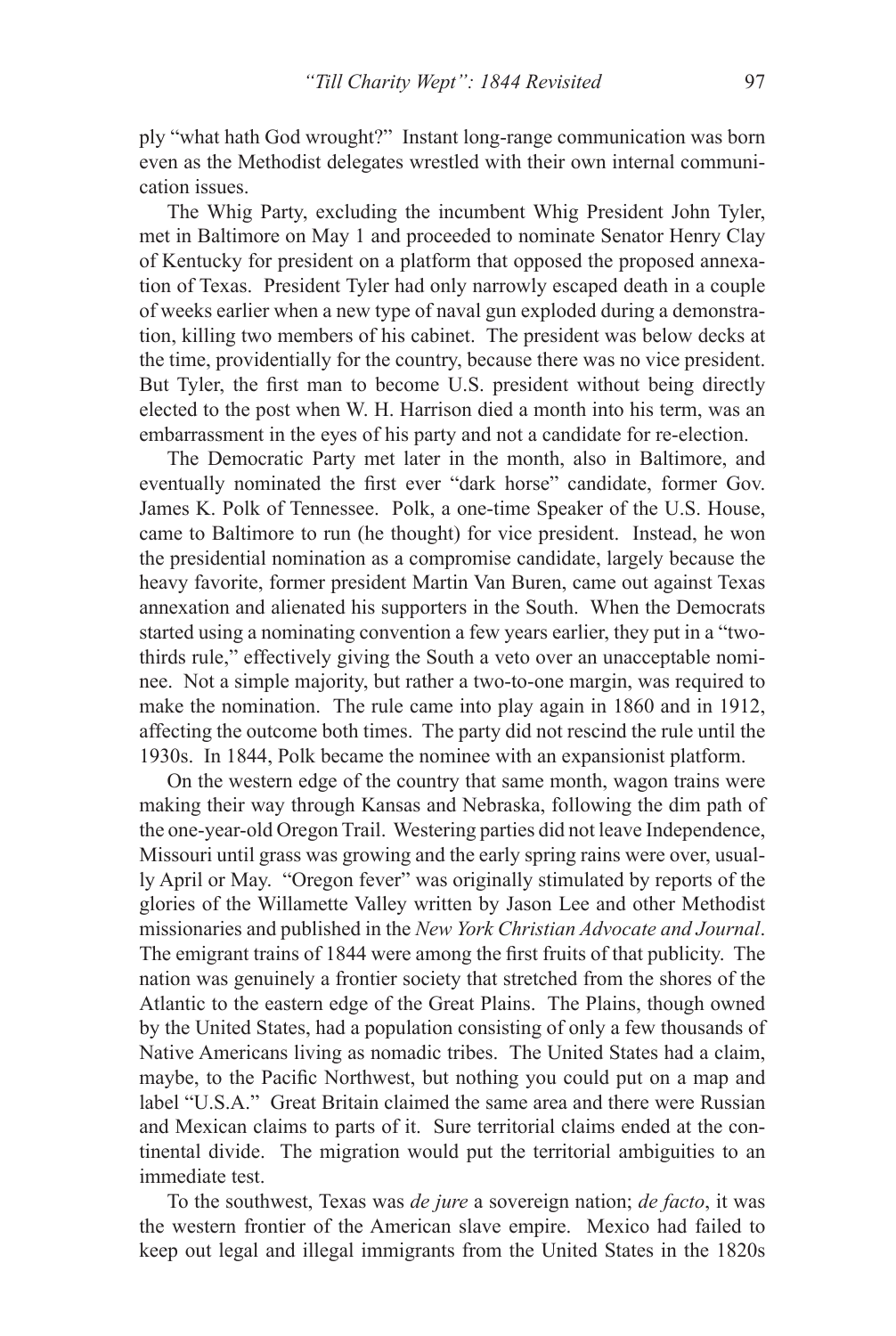and 1830s, and those immigrants had made a revolution, gaining a precarious independence. Now, the Republic of Texas wanted to join the union, a plan opposed by many Northerners because it would extend the sweep of slavery and enhance slave state representation in the national legislature. The possible expansion of slavery was very much on the American mind. Methodism, outlawed under Mexican statute until 1836, grew in Texas in the succeeding years. Indeed, it grew so fast that the 1840 general conference created a Texas Annual Conference and the 1844 meeting saw the need to create a second one in the republic—the "Eastern Texas Conference."

American Baptists faced the issue of slavery at the same time as the Methodists. In 1844, Baptist Southerners asked, as test cases, to have slaveholders appointed as missionaries by the Home Mission Board and by the Foreign Mission Board. When both boards declined to do so, Baptist leaders from the South met in Augusta, Georgia in May, 1845, to form a new association, the Southern Baptist Convention. The Methodist and Baptist church separations, followed later by the Presbyterians, were the first ties between North and South to break, visibly over the issue of slavery but silently over sectionalism, of which slavery was only a part. At New York, a fight over slavery was inevitable, but the deeper issues remained, even without a slaveholding bishop.

## **The Conference of 1844**

The General Conference attracted almost two hundred delegates, all of them men, all of them preachers, from all over the United States and Texas. They came by every kind of conveyance, with heavy reliance on riverboats and coaches, but also by horseback, carriage, and train. They lodged in New York City as guests in the homes of local Methodists, and they stayed much longer than anyone, either guests or hosts, expected. The delegates, along with numerous visitors, came without much inkling of what lay before them, not anticipating the depth of feeling evoked by the slavery issue. They soon found out that matters outside their respective sections were much more intense than they imagined.

The bare facts of the meeting were that a number of issues of importance were up for debate in New York—expansion of the Course of Study, creation of new annual conferences, various missionary matters, the rule on spirituous liquors, election of bishops, and so on. These were the more-or-less routine matters that faced every general conference. The conference dealt with most of them in appropriately routine fashion.

The central issue that emerged was anything but routine. It focused on two special cases, having to do with itineracy, and most delegates arrived in New York not really understanding the conundrum that awaited. The first case, which served as a guidepost for what came later, was an appeal from the Rev. Francis Harding, a traveling preacher who had been deposed by the Baltimore Conference for becoming a slaveholder by marriage. The Baltimore Conference had churches in the free state of Pennsylvania and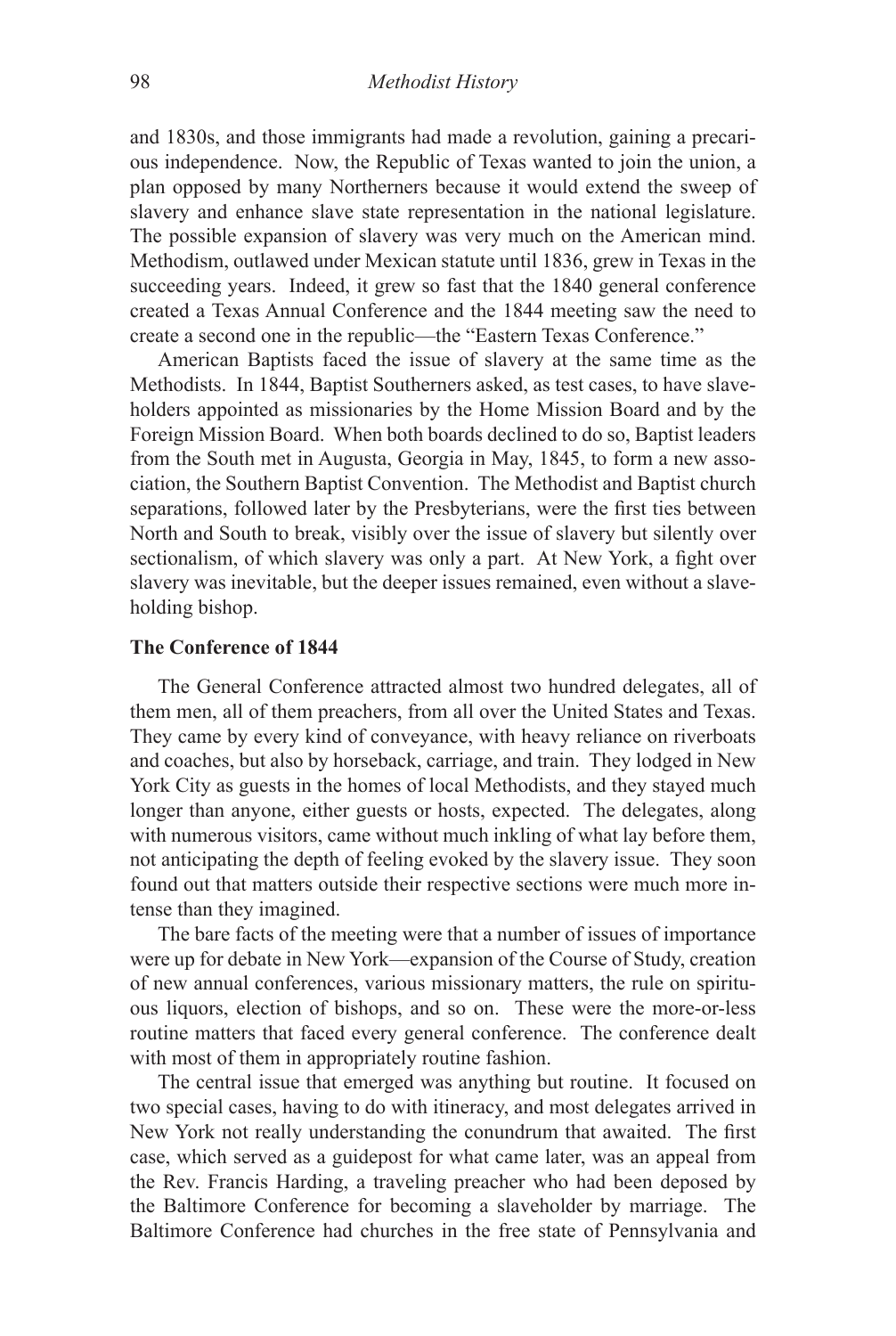the slave states of Maryland and Virginia, so Harding could not be appointed across the breadth of the conference. Since he could not itinerate freely, the conference located him. The second matter concerned the whole denomination. Bishop James O. Andrew of Georgia had also become a slaveholder both by marriage and by bequest. Since he was a general superintendent who was supposed to itinerate throughout the length and breadth of the connection, that posed problems. The circumstance jeopardized his presidency over any Northern conference and made it certain that New England would not have him. There had been a tacit agreement in the church that no slaveholder would ever be elected bishop, but what would happen if a bishop became a slaveholder? Now the church would find out.

New Englanders and a few others wanted Bishop Andrew removed for his transgression and threatened to secede from the church if he remained. Southerners wanted Bishop Andrew left alone and threatened to secede from the church if he resigned or was removed. Both groups argued that Methodism in their respective sections would be ruined if their view did not prevail. Caught in the middle were Methodists from New York to Iowa (Northwesterners) who sought to find a compromise that would preserve the church. An alliance between any two of these three groups held the balance of power. When the two northern groups quickly agreed that Andrew had to be removed from office, they introduced and passed resolutions asking him to step down as long as "the impediment" existed. Andrew was inclined to acquiesce, but Southern delegates informed him that his resignation would trigger a wholesale defection in the South and so he did nothing.

As the debates progressed, as tempers grew shorter, as the solution seemed farther away, the bishops (minus Andrew) conferred and proposed that the matter be deferred for four years, giving the church time to weigh alternatives in a more deliberate fashion, and perhaps giving Andrew time to divest himself of the slaves. While the delegates considered this overnight, New England delegates explained to Bishop Hedding that any delay was unacceptable to them, so Hedding next morning withdrew his signature from the paper. In a very narrow vote, the conference declined the episcopal initiative. Most observers think that Hedding's withdrawal was decisive, but it is difficult to imagine that the plan would have done anything more than postpone the inevitable. The conference then proceeded to vote that Andrew be suspended. This result precipitated a second crisis, the decision to separate.

The outvoted Southern delegates denounced the suspension of Bishop Andrew and sought some other solution. When no acceptable compromise was forthcoming, a "Committee of Nine" recommended a plan for dividing the church into two separate but coordinate jurisdictions. This too was an agonizing decision for the delegates and was debated extensively. The delegates, with only a few exceptions, finally agreed that it was the only possible outcome. The plan called for an amicable split of the church along the slave state border, with boundary differences to be mediated as time went on. This was contingent on meetings of the Southern annual conferences to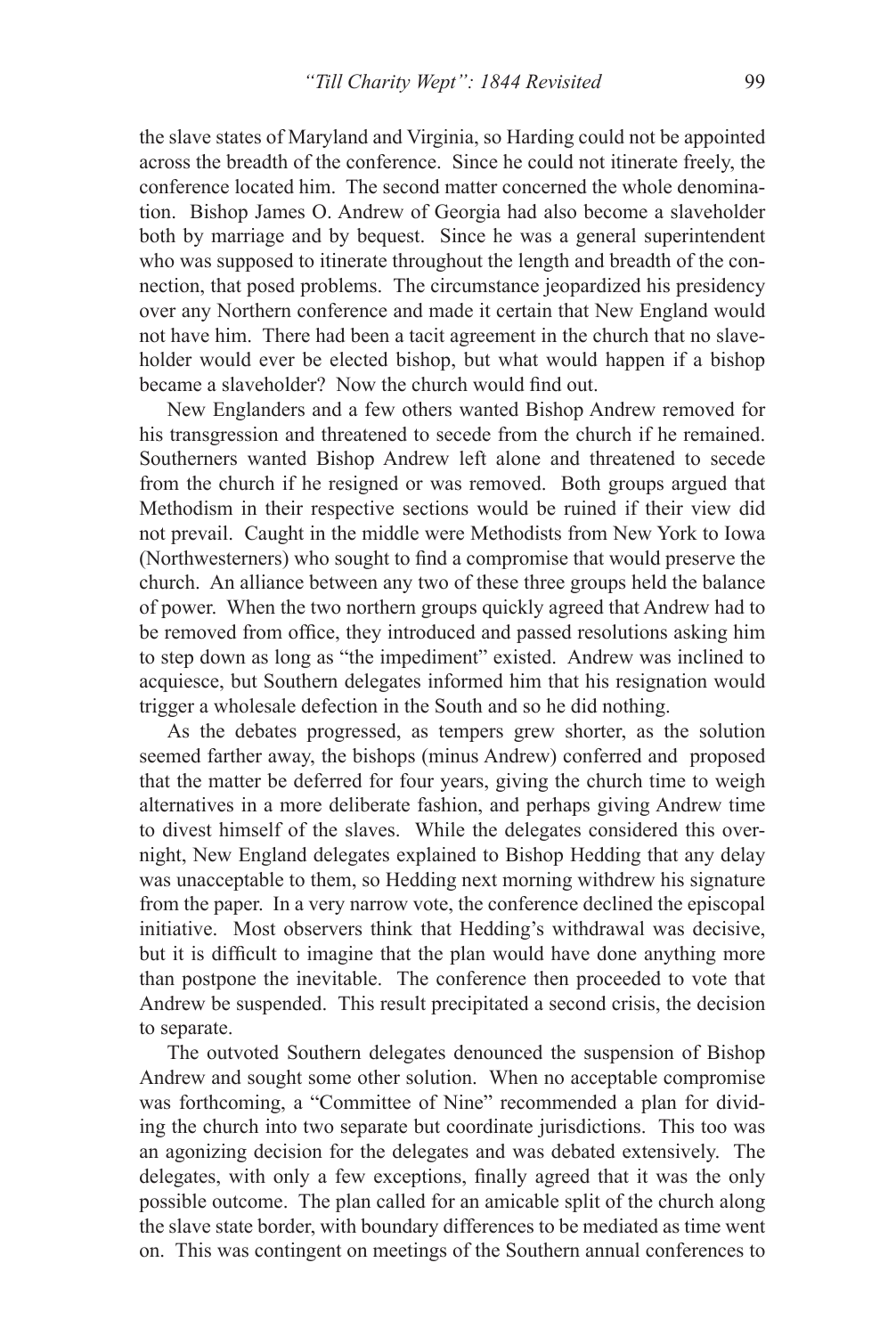see if they really wanted to leave. If they did, American Methodists would form two coordinate general conferences, each operating in its own section. Another proviso required amending the Sixth Restrictive Rule, but this was considered a *pro forma* matter. Division of border regions and missions would be worked out later. The proposal passed handily, with only a sprinkling of Northern dissent. It seemed a done deal.

On June 12, the day after adjournment, the Southern delegates caucused in New York and drafted a paper that asked the Southern conferences to discuss the matter and to send representatives to a meeting in Louisville in 1845, empowered to do whatever they needed to do. The paper did not call for separation, exactly, but it was clear that was the aim.

It soon became apparent that the two sections had differing understandings of what had been agreed upon—a failure to communicate that had a disastrous outcome. The North felt betrayed when the Southern delegates caucused immediately. Northerners felt that this was premature, and gave evidence that the Southern delegates had intended to lead a secession all along, without even consulting their constituents. The Southern representatives thought that what they were doing was well within the parameters of the plan and perfectly reasonable—they were together, they knew the issues, they were the elected leaders of their conferences, the Southern attitudes were already clear to them, so why wait? Besides, they explained, they did not actually call for separation, but only for a meeting to discuss the issue. Over the next few months, subsequent resolutions by many groups across the South proved that the general conference delegates read the Southern attitudes correctly.

The Southern annual conferences, meeting in the fall months of 1844, agreed to send representatives to Louisville with instructions to organize the Southern branch of the MEC. A general conference at Petersburg, Virginia in 1846 took the name "Methodist Episcopal Church, South," elected bishops, and created denominational frameworks. Parallel to these developments was the outbreak of numerous squabbles along the border—Kentucky, Ohio, West Virginia, Maryland, and Delaware. The unresolved issues in the plan left plenty of room to push the envelope, plenty of room for misunderstanding.

One key component of the plan of separation was an amendment to the Sixth Restrictive Rule that would divide the Publishing House proceeds between the two coordinate churches. Southern annual conferences voted almost unanimously for it, but only a small majority of Northerners concurred. The matter failed because, in the final tally, only two-thirds of the annual conference members, instead of the required three-fourths, approved.

Based on all of this and on a growing Northern sense that the decision to let the South go was a mistake, the 1848 General Conference at Pittsburgh annulled the 1844 action and refused to receive the Southern messenger, Lovick Pierce, saying that it would be improper to recognize him while the two parties were so at odds. The MECS sued for the Publishing House proceeds and won in the U.S. Supreme Court in 1854. There was open hostility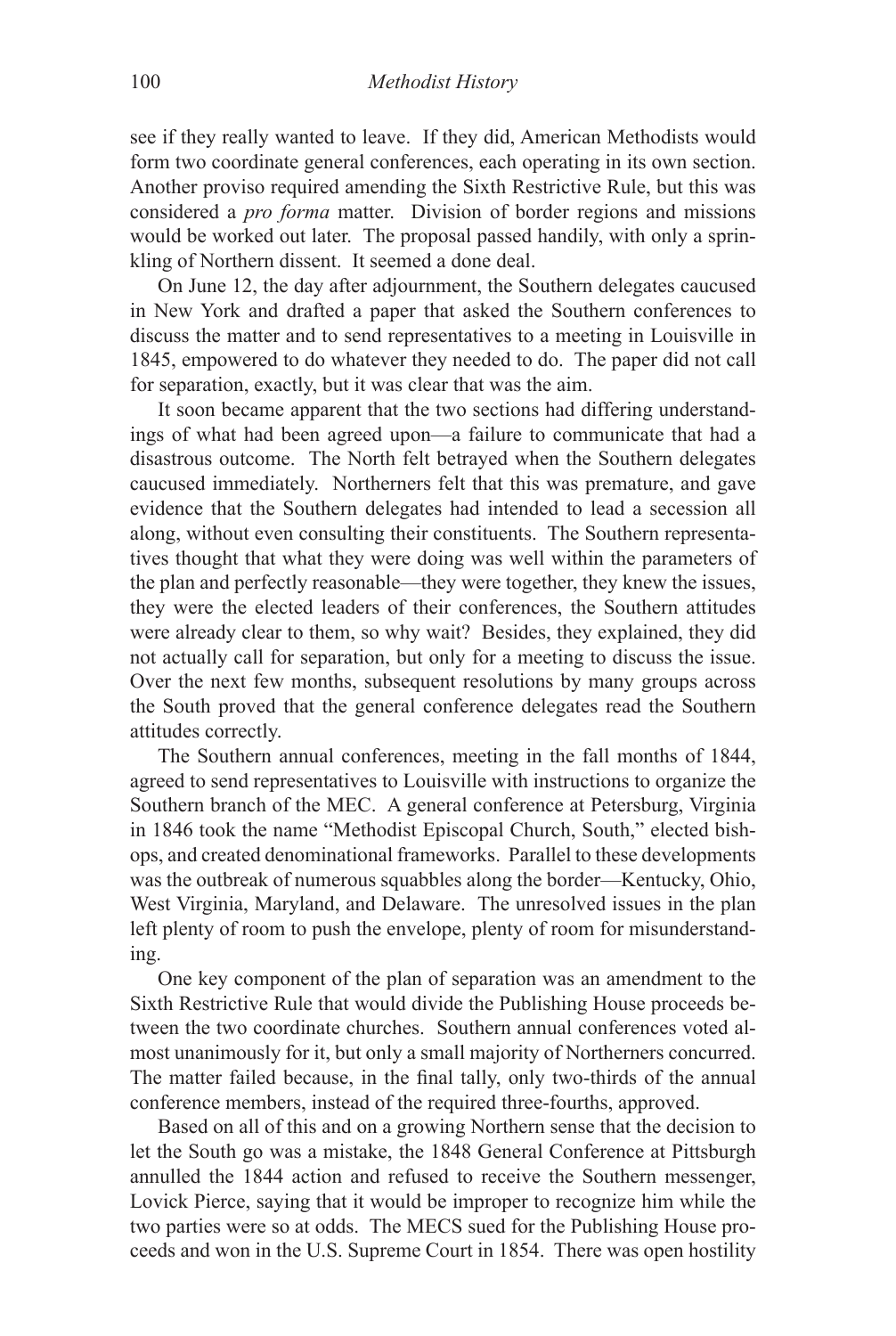between the two from then on, a hostility that was especially egregious during and just after the Civil War.

The South said that: (1) the disagreement was an issue of a runaway Northern majority trampling the rights of the minority by pushing violent anti-slavery talk that would disqualify Methodists from preaching to slaves; (2) the General Conference had no right to depose Bishop Andrew because the episcopacy was a coordinate, not a subordinate, branch of the church; (3) the General Conference was wrong to uphold the Baltimore Conference in the Harding case; (4) the decision to divide was a necessary one; (5) the Southern caucus after adjournment was only logical and violated no agreements; (6) the Southern annual conferences overwhelmingly ratified the need for separation in Louisville; (7) the end product was supposed to be two sister churches each occupying its own geographical space; (8) the border issues could be worked out; (9) the Northern repudiation in 1848 was a betrayal of the pledged word; and (10) the 1848 General Conference's rejection of Pierce was an affront. They felt justified in their position, given the U.S. Supreme Court decision on their behalf.

The North said that: (1) Andrew had forfeited his right to be a bishop by owning slaves, and thus New England would secede if the matter were left unchallenged; (2) slave-holding was increasingly unacceptable among Northern Methodists (though the Baltimore Conference objected to this line of thought in respect to lay people); (3) the General Conference was the final authority over bishops, who were a subordinate branch to the General Conference, which could depose them without a trial because episcopacy was an office, not an order; (4) if the South wanted to leave over the matter, some Northerners felt that it was their affair, but the act would be a secession, not a mutual parting of the ways, with no property arrangements necessary; (5) the Southern caucus was a betrayal of the agreement; (6) the Southern "aggressions" on the border were intolerable; (7) the Restrictive Rule amendment did not pass by the required majority thus the Publishing House proceeds could not be divided; (8) the General Conference of 1844 should not have agreed to the separation; and (9) the General Conference of 1848 could and should declare it void, officially declaring the MECS to be a real secession. Most in the North initially felt that the split was sad but necessary, but a fair number of these changed their minds.

Both sides flung wild charges back and forth, and both appealed to legal, practical, moral, and emotional reasons why the other had reneged on the pledged word. Gallons of ink were spilt, then and later, and the vituperation of the editors and other writers was vicious.

# **Analysis of the Issues**

#### *The Practical Issue*

If the general conference allowed Andrew to continue, New England would have seceded from the church, if not officially, then by individual decisions, following the Wesleyan Methodist example. There could no longer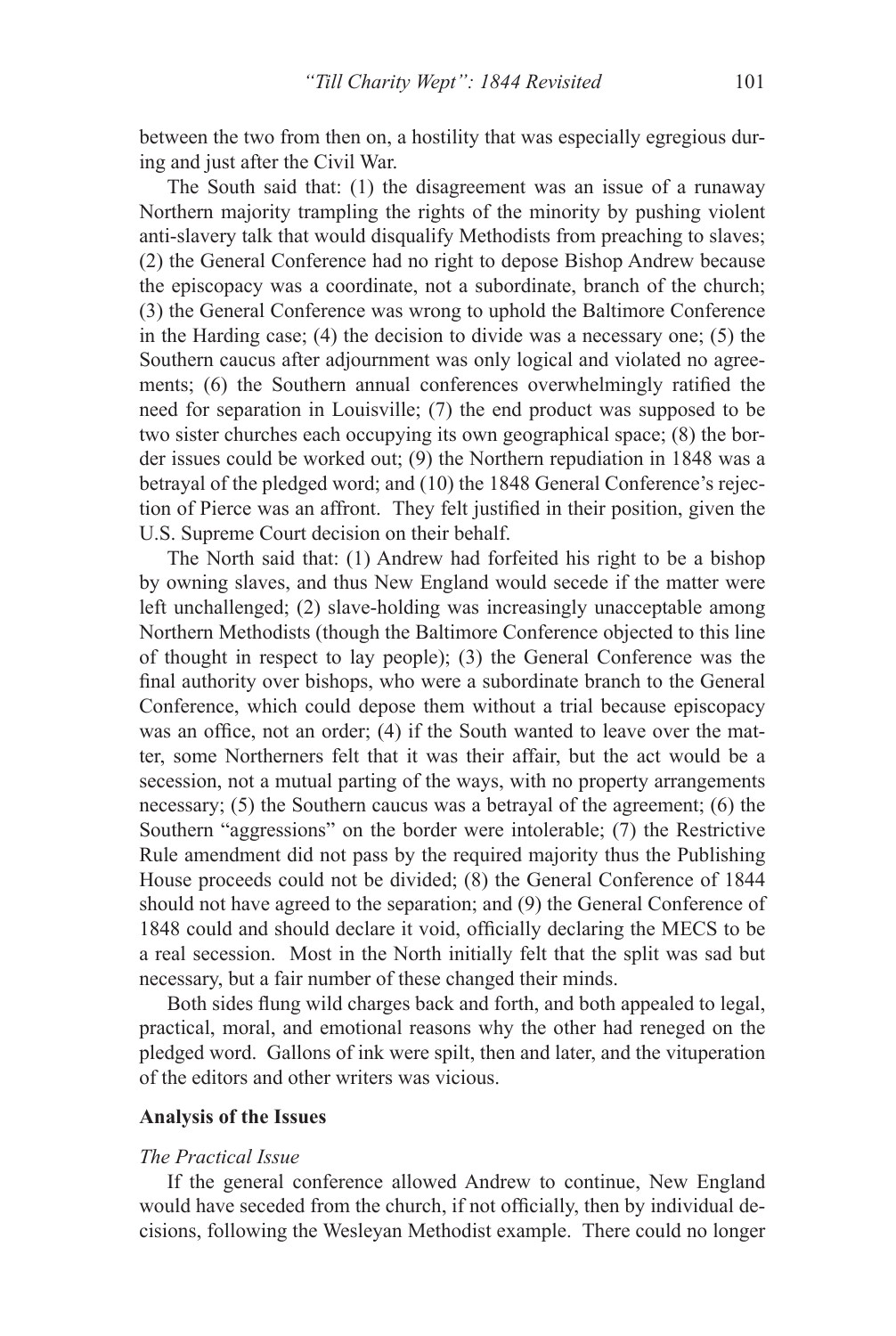be a Methodist Church in New England if the denomination was tainted with slavery. Sympathy for the abolitionist viewpoint was simply too strong and the delegates were in no mood to wait. Such a separation would have been attended by bitterness and recriminations.

If the General Conference suspended Andrew, the South would have seceded from the church, if not officially, then by individual decisions—or more likely *en masse*. There could be no anti-slavery Methodist Church in the South. Among other things, such a circumstance would have immediately blocked all Methodist access to the slave ministry. Such was the dilemma faced by the conference.

The men of the conference explored the issue from every angle and found only one acceptable way out. The only solution, the majority felt, was the anguish of mutually-agreed separation. A few delegates, like Peter Cartwright of Illinois, thought the issue should be pushed to the logical conclusion, and if the South did not accept majority rule, then upon them would be would be the onus (moral and practical) of seceding; the great majority of Northerners were not willing to go that far. New Englanders understood that, under different circumstances, they might have been the ones pushed out. Ultimately, of course, the conference reached an agreement that *could* lead to separation under certain conditions. Unfortunately, the two sides did not understand those vague conditions in quite the same way. In June, 1844, practical considerations outweighed all others.

## *The Moral Issue*

The Southerners said that while slavery may have been a moral matter, and they themselves felt slavery was an evil, it was outside the purview of the church. It was a civil matter in which all Americans were equally trapped. In later years, the MECS insisted that the MEC was a "political church" precisely because of its stand on what the South saw to be a secular, civil, and political issue. The South insisted that the church should stick to the business of spreading scriptural holiness, rendering unto Caesar the things that were Caesar's and to God the things that were God's.

Rev. Harding, Bishop Andrew, and numerous others held slaves through circumstances beyond their control, and could not very well be held morally culpable. (Nobody inquired very deeply into those ministers who held slaves by their own purchase, or who sold them for their own profit.) The main thrust of the Southern argument was that institution of slavery was an evil, but slaveholding was not a sin in itself. It may be added that there were a few Southerners, notably William Winans of Mississippi, who pronounced that slavery was a positive good. That notion was a red cape waved in front of all Northerners and some Southerners.

The Northerners saw slavery as an evil, and thought it was one that the church should attack head-on. The time for half-way measures was gone. If Wesley were still around, there would be no more equivocation. Where the laws permitted slavery, the laws should be changed—or disregarded. Harding and Andrew could move some place where manumission could be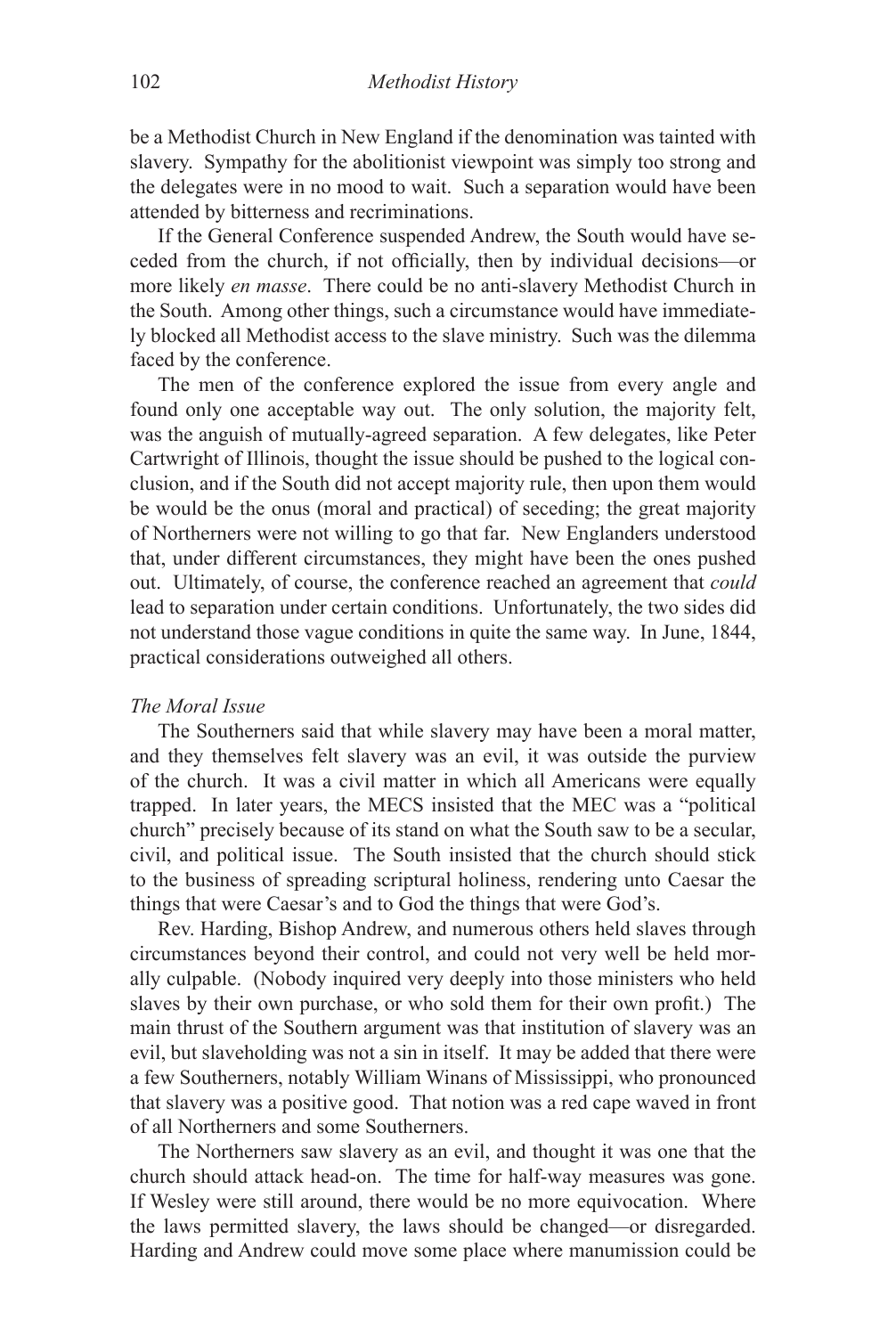accomplished. That they chose not to do so was abundant evidence of their unacceptability for the itinerant ministry. The uncompromising abolitionists among the delegates were getting more and more Western delegates to see it their way. The middle ground on slavery (that is, to temporize) eroded in the church before their very eyes. In the months after the conference, the moral issue trumped all others.

# *The Legal Issues*

Two principal legal controversies emerged for debate during the conference meeting and after. The first was whether the General Conference had authority over the bishops. Clearly this was the case if charges were brought and a trial held, but it was not at all obvious without a trial. The South argued that the deposing of Andrew was unconstitutional, directly violating the Fourth Restrictive Rule guaranteeing the right of trial to every accused Methodist, lay or clergy. The North likened the episcopacy to the office of presiding elder. A presiding elder could be, and often was, removed and returned to the pastorate without trial, with his rights as a clergyman intact. The South said the two were not the same—presiding elders were not elected, did not receive consecration, did not hold lifetime appointments. By vote, the Northern perspective prevailed.

This constitutional issue was epitomized by the positions of two men, the senior bishop Joshua Soule and an obscure Ohio delegate named Leonidas L. Hamline. Soule was a New Englander and a fervent disciple of the Asburian episcopacy. When the church moved to a delegated General Conference in 1808, it was Joshua Soule who was the principal author of the new structure, including the six Restrictive Rules. These reserved certain basic decisions to the total membership of the annual conferences, thus curbing the absolute power of the General Conference. Without a two-thirds vote of the General Conference and a concurring three-fourths vote of the aggregate membership of the Annual Conferences, the General Conference could not:

- (1) change the Articles of Religion or establish new doctrine;
- (2) change "our Confession of Faith;"
- (3) eliminate episcopacy or destroy the itinerant general superintendency;
- (4) do away with right of clergy and lay members to trial;
- (5) change the General Rules;
- (6) Appropriate the net income of the Publishing House, the book concern, or the Chartered Fund for anything but ministerial pensions.

The 1820 general conference elected Soule to the episcopacy and, in almost the same breath, authorized an elected presiding eldership. He declined to be consecrated bishop under that kind of limitation. The conference, stunned by this stand, voted to suspend activation for four years, but Soule returned to the pastorate anyway. In 1824, the General Conference rescinded its previous action and elected Soule again. With the elective presiding eldership out of the way, Soule accepted. In 1844, Soule found ways to let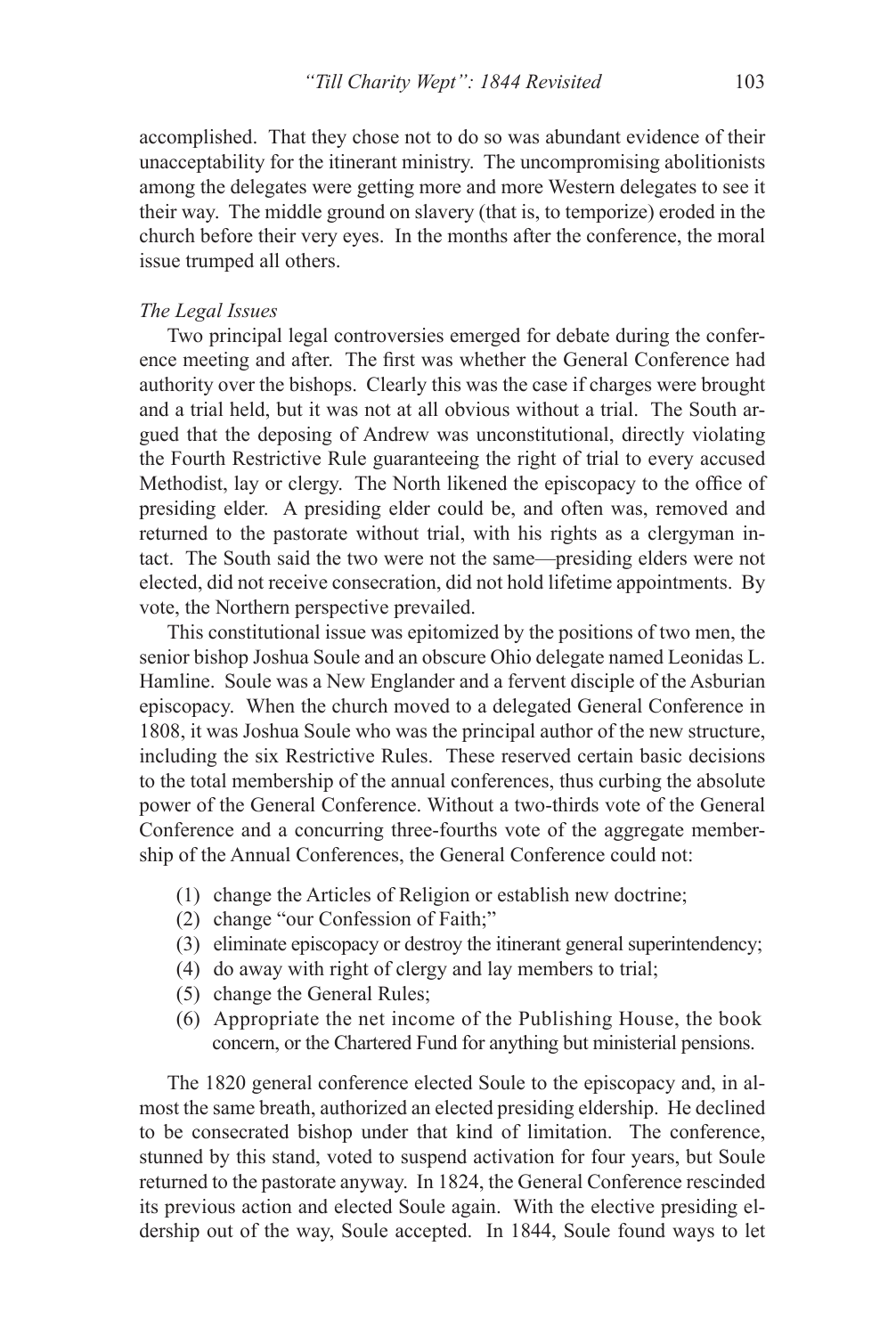his attitude be known, though bishops were not supposed to participate in debate. According to what we may call the Soule Doctrine, the episcopacy was a coordinate branch of the Methodist governance structure, answerable to the general conference *only* via charges and trial. Norman Spellmann calls this "the Constitution Party."4

Hamline, who stood sixth in the Ohio delegation, enunciated a contrary understanding. According to the Hamline Doctrine, the General Conference was the supreme authority in the church and bishops were a subordinate branch. The General Conference, he proclaimed, had legislative, judicial, and executive powers. The conference elected bishops, but only to an office, not an order. The conference could, at its discretion, unmake a bishop, not for crimes or immorality, but merely for unacceptability. (One can see echoes of this idea in the impeachment proceedings against President Andrew Johnson two decades later.) The General Conference made bishops and could as easily unmake them. Spellmann refers to this group as "the Conference Party."56 The speech in which Hamline laid out this understanding brought this heretofore unknown preacher such acclaim that the conference promptly elected him to the episcopacy.

Inevitably, the Northern majority of the General Conference bought into the Hamline Doctrine because that was the only way they could deal with Bishop Andrew. Equally inevitable, Soule left the church rather than submit to such an arrangement. From this issue, the Southern episcopacy was always stronger and more autonomous than the Northern episcopacy. And since both churches prospered about equally, given their circumstances, the difference in the power of the episcopacy probably made little difference.

 The second major legal issue was the General Conference's power to divide the church. The delegates in 1844 obviously thought they could do so, pending Annual Conference approval of the suspension of the Sixth Restrictive Rule. In 1848, a new general conference declared, based on the Hamline Doctrine, that it could rescind the 1844 action, and proceeded to do just that. In fact, the 1848 group judged the 1844 action to be unconstitutional. This raises the question of why the 1848 General Conference was all-powerful, but the 1844 General Conference was not. But nobody asked that in 1848. Since the annual conferences did not agree to change the Sixth Restrictive Rule by the required majority, the matter should have been moot. If that precondition for separation was not met, then the whole plan was void for that reason alone. But by 1848, it was far too late for that to matter.

Was the Sixth Restrictive Rule the right one to be the focus? It would seem more appropriate to suspend the Third Restrictive Rule, pertaining as it did to the itinerant general superintendency. The Publishing House proceeds could continue to go to the proper recipients even in a divided church, but the general superintendency would be radically affected by the division,

<sup>4</sup> Norman W. Spellmann in Emory Bucke, ed., *The History of American Methodism, Vol. II.* (New York, Nashville: Abingdon Press, 1964), 77.

<sup>5</sup> Spellmann in Bucke, Vol. II, 70.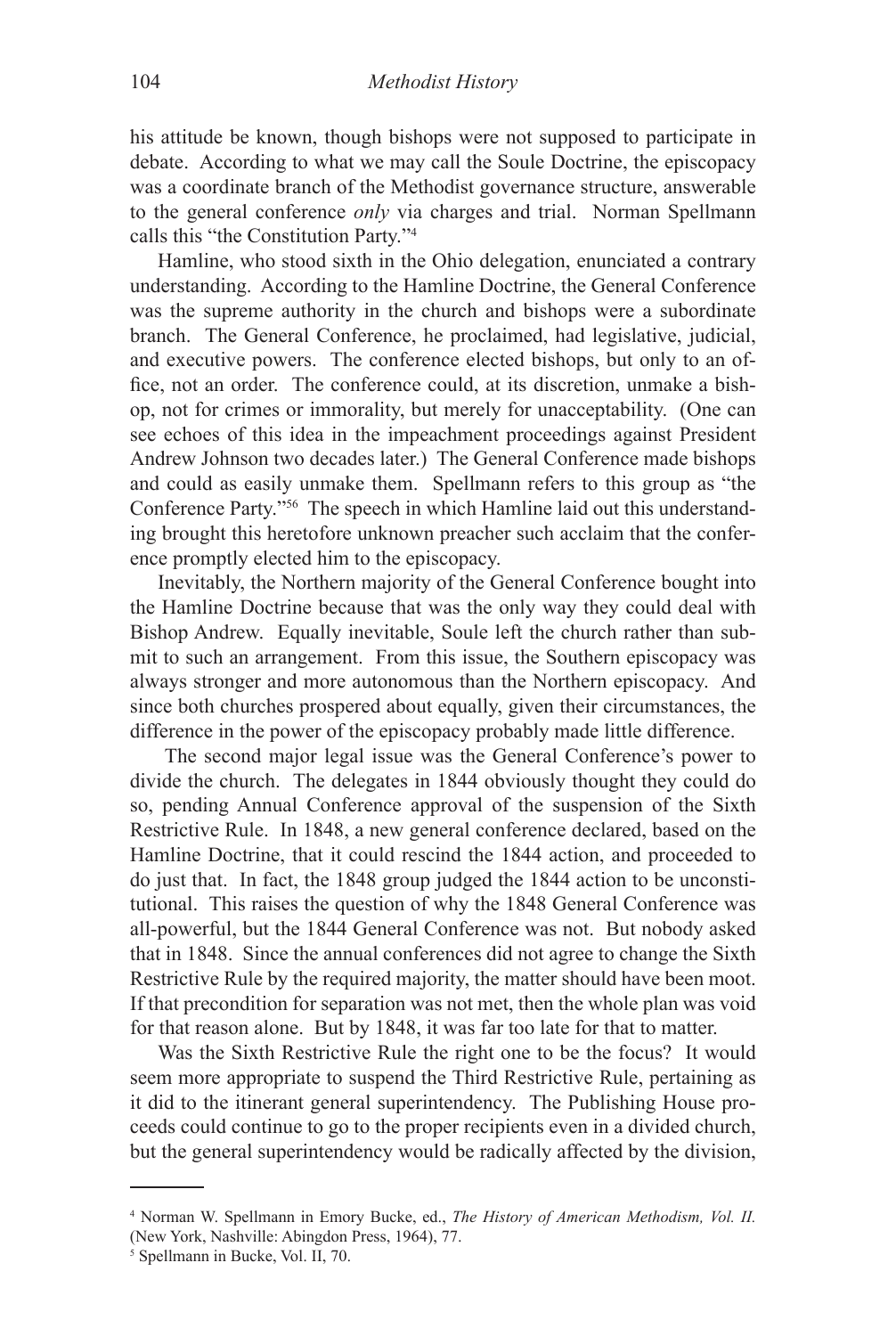at least legally. As a practical matter, Andrew was not supervising New England conferences anyway and the bishops offered to itinerate him only in the South if necessary, clearly turning a blind eye to the Third Restrictive Rule.

# **The Aftermath of 1844—Questions**

At least four questions emerge from the Northern turnaround that have not been clearly explained in the literature of the event. The first of these is, were the annual conference votes on the Sixth Restrictive Rule consistent with the way their respective delegates voted in New York? The answer to that is counter-intuitive. It was no surprise that the total vote on the Sixth Restrictive Rule was overwhelmingly favorable in the Southern annual conferences. It was said that the *early* Northern conferences voted for approval, but the *later* conferences began to vote no with increasing fervor. That was true. Given the votes and attitudes expressed in the 1844 General Conference, one would expect that the New England conferences would have been the ones to vote negatively on the change of the Sixth Restrictive Rule. That turned out *not* to be true.

The pattern of holding annual conferences was different in 1844 from later years. There were only a few bishops at the time and the distances were vast. Thus the conferences did not all meet in the fall, as was later the case, but rather were spread throughout the year. Probably as an accommodation to climate, the New York and New England conferences met in June-August, with only one as late as September, the Western and Border conferences a bit later (five in July-August, six in September), and the Southern conferences in the fall and winter. The annual conference cycle concluded in the early spring with the Delaware Bay area.

The conferences in the heartland of abolitionism and of hard-line voting, New England and New York, met in the summer and ratified the change, for example, New York in June, 148-138; Providence in July, unanimously in favor; Rock River (in Illinois) in July, 45-10. The western and border conferences that met a little later rejected the plan, for example, Ohio in August, 2-86; and Illinois in September, 22-38. In March, 1845, Baltimore said no, 40-148; in early April, Philadelphia rejected it 12-104; and in late April, New Jersey was even more emphatic, 2 yes and 110 no. In the Southern conferences, obviously, there were only a tiny handful of negative votes.

The final tally saw the measure fail to reach the constitutional level of three-fourths approval. There were a total of 2,135 affirmative votes to 1,070 negative ones. In the Northern conferences only, it carried by a narrow margin, 1,164 to 1,067. Two-thirds of the preachers voted for the division, but that was well short of the constitutional requirement.

The final outcome is clear enough, but a question remains: why did the vote turn negative over the course of time? In the summer, it seemed that the North would agree to the separation. If New England bought into it, surely everyone else would do the same. On the basis of the early vote, the deal was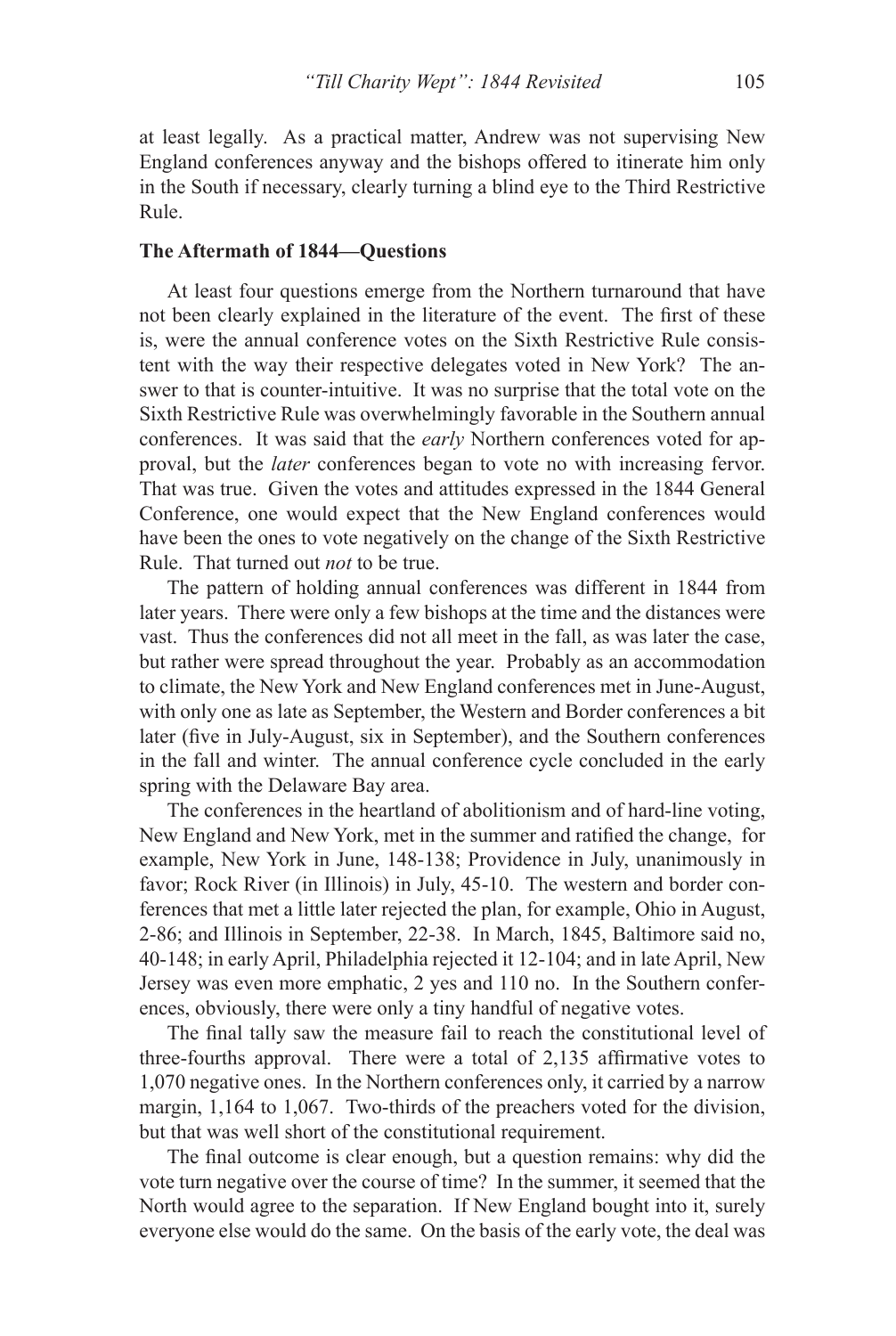already done, so why did the voting pattern change? In retrospect, we know that the plan would ultimately be rejected by the annual conference vote on the Sixth Restrictive Rule. But that knowledge came later. One cannot conclude that the deal was voided merely because of the Restrictive Rule vote, because the results were not in yet. But Northerners were already arguing it was void before the annual conference voting was done; in fact that is one reason why the plan ultimately failed to receive the constitutional minimum. Cause and effect are commingled here.

What seems to be the case is that the Northern hardliners, led by the editors in New York and Cincinnati, were more effective propagandists than their more moderate peers. Absolutists are much more likely to write letters to the editor than persons with more balanced views, and more likely to be passionate about their positions. While the post-conference caucus of the Southern delegates was not necessarily evidence of a cabal, the hardliners made it seem that way. The *Advocates* swayed public opinion enough to evoke reconsideration by some of the very men who had voted for the plan. The brotherly atmosphere of the General Conference dissipated before the onslaught of denunciation. Rational discussion gave way to passionate partisanship, so that even respected moderates like Nathan Bangs could not stand before it. Over the last months of 1844, Northern opinion changed from reluctant acquiescence to outright rejection. By the spring of 1845, the Northern attitude was set in granite. In fairness, precisely the same things could be said about the South, though that affected no votes. In both cases the loudest voices prevailed to define opinion.

In 1848, despite its rough handling of the Southern Church's representative, Lovick Pierce, and despite its outright repudiation of the 1844 agreement, the MEC General Conference did display some openness to negotiation. The Northern church's adjustment commission on Publishing House funds announced that they would have been willing to arrive at a mutually acceptable agreement as a matter of simple equity. However, the committee members felt that the vote on the Sixth Restrictive Rule had tied their hands, so that they were legally bound not to negotiate.

Was the vote a plebiscite on the whole matter of dividing the church, or more narrowly on giving the South a share of the Publishing House proceeds and property? On the face of it, it seemed to be only a fiscal matter, representing perhaps \$300,000. But the 1848 General Conference Committee on the State of the Church believed the Southern delegates of 1844 had agreed "that a vote on the change of restrictive article was understood to be a vote on the merits of the Plan *as a whole*."6 If this Northern perception was correct, then these two were indeed combined *in the mind of the church*, but that was not what was proposed *on paper*. Rejection of the change of the Sixth Restrictive Rule by itself did not mean anything except money and did not overtly touch on the 1844 act of division. The 1848 conference formally

<sup>6</sup> Italics in original. *Journal* of the General Conference, Methodist Episcopal Church, 1848, 159.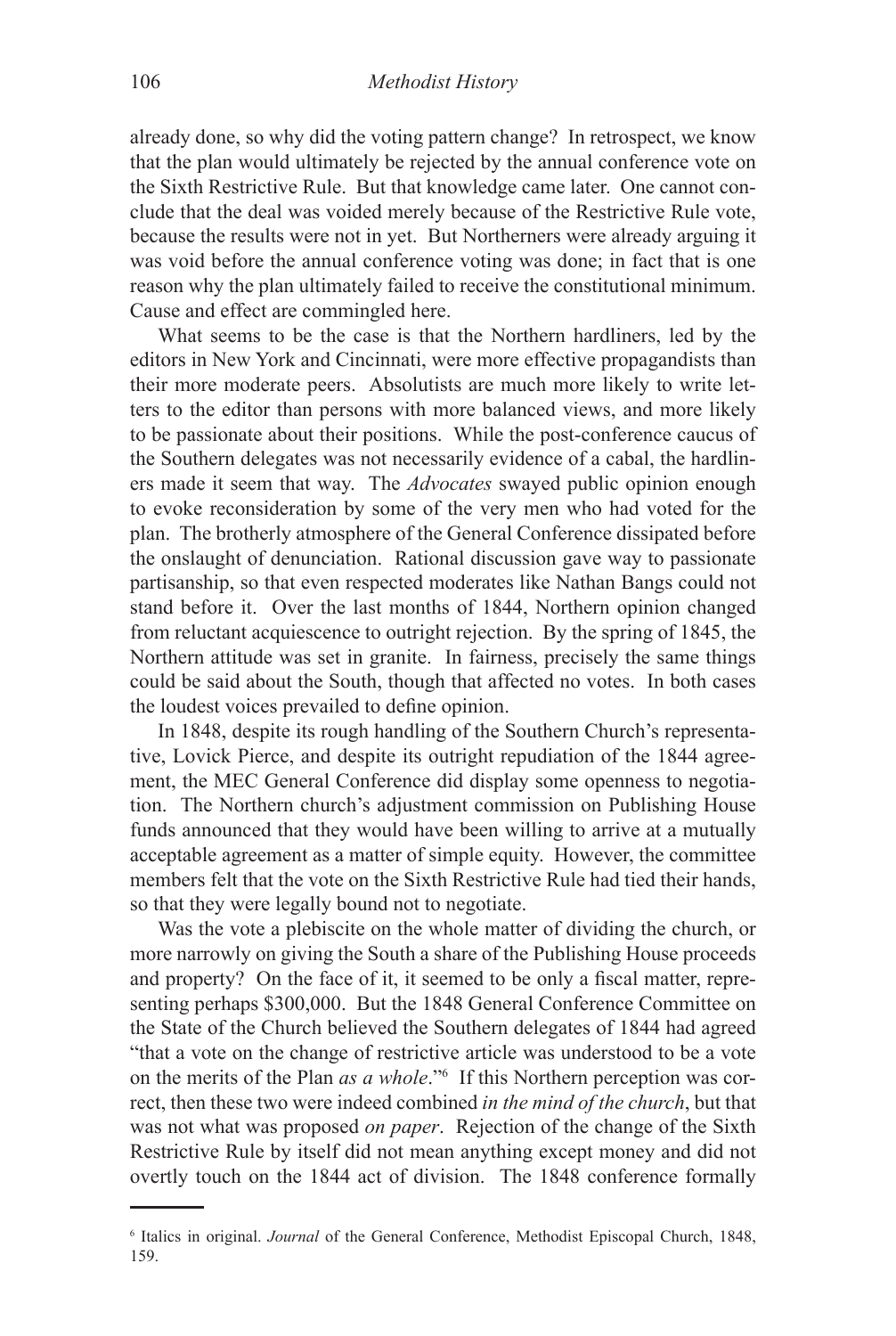dealt with that, by declaring the South in secession and entitled to nothing, including, perhaps, any church property whatsoever.

The same legal issues probably affected the reception accorded Lovick Pierce, a respected Southern moderate who was the official representative of the MECS to the 1848 MEC General Conference. The Pittsburgh meeting extended a warm welcome to messengers from British and Canadian Methodism, but rejected Pierce outright, extending him, as they said, all personal courtesies but refusing him in his official capacity. And Pierce would not beg, nor would it have done any good. The conference was afraid that receiving Pierce officially would compromise the matter that would soon be in the courts, and grant the MECS a legitimacy that the North felt it should not have. The humiliated Pierce, as he left, served notice that the Southern church would not again offer the hand of friendship. Only the Northern church could initiate further communication. Pierce's parting shot was perhaps satisfying to wounded Southern feelings, but it otherwise only served to widen the gap between the two and could better have been left unsaid.

The second question is, was there a purge of Northern delegates who had voted in 1844 for separation, a purge that led to election of an anti-South majority in 1848? Maybe, maybe not. Turnover of General Conference delegates from session to session was routinely high, though a few key men did keep getting reelected quadrennium after quadrennium. The years 1836- 1852 were not exceptional. The 1844 General Conference delegates from the North represented 30.8% repeats from 1840. That figure may have been a bit low, since some of the delegates of 1840, such as Orange Scott, were now withdrawn into the Wesleyan Methodist Church. The 1848 delegates, where the purge was alleged to have occurred, actually had a slightly higher return rate of 31.2%.

In 1852, when the dust presumably had settled, 39.5% of the General Conference delegates were veterans of the 1848 conference. Further, twelve more were members in 1844 who missed 1848, evidence of a short purge, perhaps. The most famous of these was Nathan Bangs of New York, who was indeed excluded from 1848 because he was a member of the Committee of Nine and because he staunchly defended the 1844 actions. By 1852, all was forgiven. The prominence of Bangs may be a major source of the idea of a purge.

Twenty-two delegates in 1844 could be termed "hardliners," those consistently opposed to Harding, Andrew, and the split. Most were New Englanders, but one was the famous Peter Cartwright of Illinois. Of these, fourteen were returned in 1848, a pretty strong endorsement of their actions. By contrast, eighteen northerners voted against the suspension of Bishop Andrew and occasionally with South on other matters. They could be seen as "softliners." Not one of them was re-elected in 1848. One might call that a purge, but it was based on the Andrew vote, not on support of the division. The great majority of the 1844 Northerners, who voted against Andrew and Harding but for the separation, experienced only the normal attrition in 1848. A number of them, like Matthew Simpson of Indiana, reversed their posi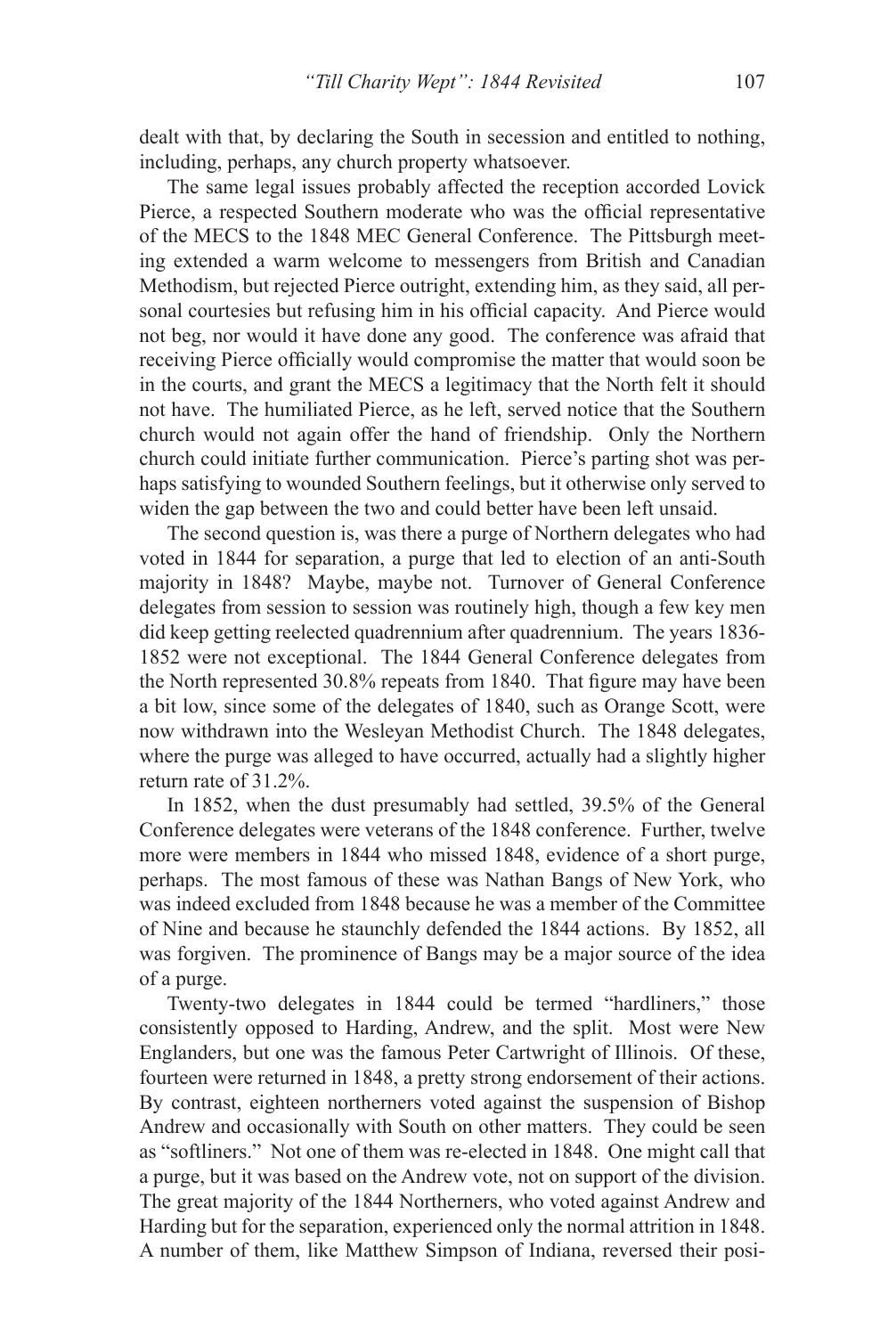tion after New York, explaining the change of heart by saying the South had broken the covenant. In the South, where they believed no such thing, such men were regarded as having broken their pledged word. Was there a purge? The answer seems to be that there was one of sorts, but not the wholesale repudiation that may be supposed, and based principally on the votes in the Andrew and Harding cases, not on the vote to split the church.

The third question is, was there a generation gap? Two sociologists, William Strauss and Neil Howe, published in 1991, *Generations: The History of America's Future, 1584-2069.*<sup>7</sup> In the book, they argued that American history could be understood in terms of terms of birth cohorts, that people born in the same 20-25 year period could be expected to share attitudes to a high degree—the "GI (Greatest) Generation," the "Silent Generation," the "Boomers," "Generation X," the "Millennial Generation," and so on. According to this theory, American politics was dominated from about 1830 to about 1855 by people like Daniel Webster and Henry Clay, the so-called "Compromiser Generation" (born 1767-1791). They engineered the Missouri Compromise, the Compromise of 1833, the Compromise of 1850 and a various other accommodations. When they passed from power, a younger group emerged, filled with passion and certitude. Strauss and Howe called the newcomers the "Transcendental Generation" (born 1792-1821). These were the men who brought on the Civil War and led the Reconstruction.

The question here is whether such a phenomenon was present between 1844 and 1848 in the Methodist Episcopal general conferences. Was there a generation gap between the men who engineered the compromise of 1844 and those who repudiated it in 1848? Here the data are a little more suspect, since the birth year of every delegate was not available, but about three-fourths of them could be found. This turned out to be a futile line of investigation. The average birth year for the 1844 delegates was 1797. Their mean age was 47. Only one out of five were from the "Compromiser Generation"—the rest were those feisty "Transcendentals." The average age for the 1848 delegates was 48, with a mean birth year of 1800. There is not enough difference between 1797 and 1800 to be significant. Both mean birth years fall in the Strauss-Howe generation called Transcendental. And the men of 1848 were not youngsters, though they seemed radicalized; in fact they were, on average, one year older. The Strauss-Howe thesis did not fit this issue. A generation gap would not explain the turnaround of Northern opinion.

The fourth question is, given the apparent legal advantage of the MEC's claims (the Restrictive Rule vote should have settled it legally), why did it turn out otherwise? When the 1848 General Conference turned a cold shoulder on the South, the matter of the Publishing House revenues went to the civil courts. Eventually, the United States Supreme Court ruled in 1854

<sup>7</sup> William Strauss and Neil Howe, *Generations: The History of America's Future, 1584-2069* (New York: William Morrow and Co., 1991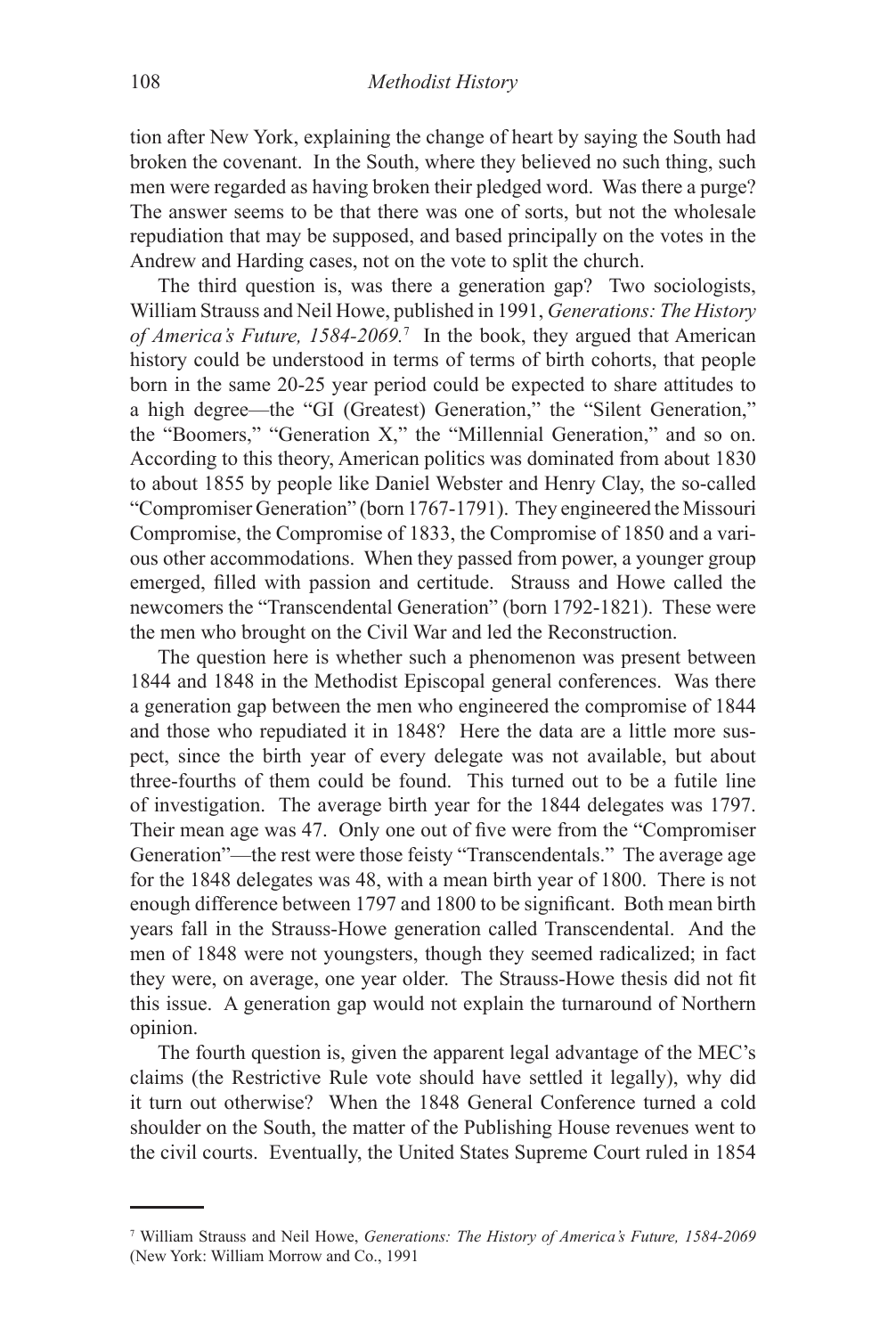for the South in almost every particular.<sup>8</sup> The MEC eventually and grudgingly granted to the MECS the revenues and property allotted in the judicial decision.

Why did the court hold as it did? Maybe the justices were convinced on the merits of the Southern case, but maybe there was bias. No one should be surprised at this. These were the same nine justices, six from the South and three from the North and none from New England, who ruled in the 1857 decision of *Dred Scott vs. Sanford* that slaves were property, had no standing to sue, and could be taken into free territories and held in bondage there. The Court found merit in the Southern case because it wanted to find merit there.

## **Conclusion**

So we return to the original question: what happened in the second half of 1844 and following to turn agony into bitterness in the MEC? The answer to the question was there all the time. But it was not simple. It was buried under a landslide of vituperation. And worse, the answer was so unexpected, that men of wisdom and goodwill and religion on both sides should fall to such depths of hatred, misunderstanding, insensitivity, arrogance, and narrow-mindedness. This was perhaps American Methodism's lowest hour, unless what followed in the next few years exceeded it in the depths.

There were several underlying causes for the shift in Northern opinion. The first was the nebulous plan, with plenty of room for different interpretations, and an easy opportunity for hardliners to find evidence to support their claims. This was especially true in "border" situations, where occasional injustice was bound to occur. With charity and goodwill, this could have been resolved even though the plan for the border was vague and susceptible of multiple interpretations. Annual conference boundaries overlapped state lines in several cases (the Pittsburgh, Baltimore, Philadelphia conferences, for example). There were good reasons why the Methodist Episcopal Illinois Conference should retain appointments in a German district in slave state Missouri. But the Plan's provision for local churches to go one way or the other on the basis of votes of their own and of their neighbors was confusing. Such language as "interior" appointments left unclear which was interior and which was not. It would have been better to have simply based it on state lines, or perhaps to have allowed for some border overlap, joint occupation, as it were.

Secondly, the newspaper war was the greatest contributor to changed Northern attitudes. Southern editors and contributors denounced the North in vigorous language. The Northern papers reciprocated in equal measure and at the same time. Letters to the editor tended to be from extremists because moderates or conciliators seldom got so worked up that they wrote. A later generation would call this "trash talk." The poison was already there, and impassioned (and irresponsible, not to mention uncharitable) editors and

<sup>8</sup> *Henry Bascom, et al. vs. George Lane, et al.*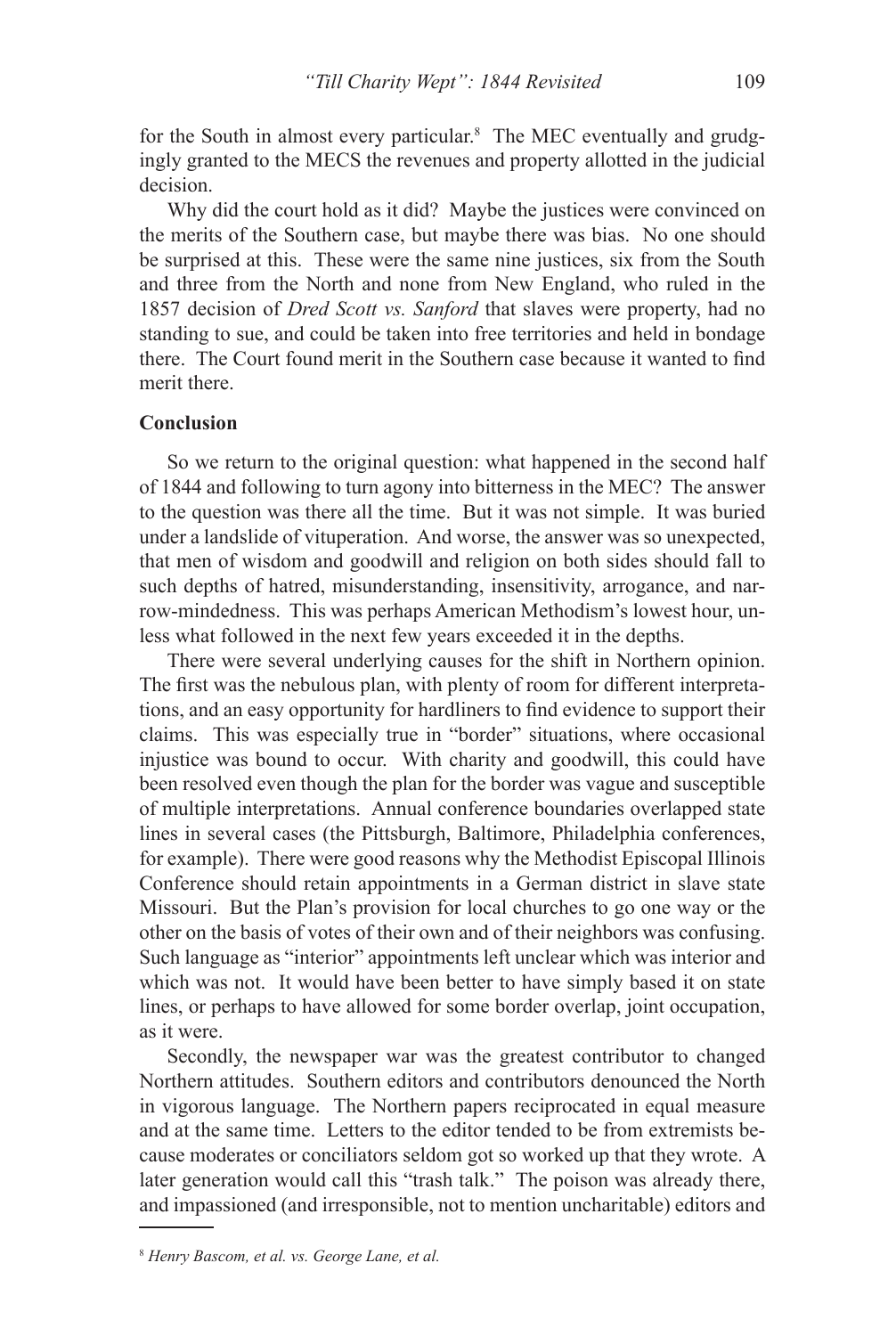orators made things worse. The moderate Methodists of the day allowed the hardliners to define the discussion when they discounted the philippics of the extremists as though their words were somehow not representative, as though those diatribes would not take root. Verbal or written excess was morally culpable, and so was silence.

The annual conference voters did not understand the pressures on the General Conference delegates. They had not experienced the agony of the debates, had not felt the burden of responsibility, had not been face-to-face with their brothers, had not confronted the passing of time. So there was a fair amount of what could be called "Monday morning quarterbacking" in evidence. As we say today, "You had to have been there. "

Partly it was a confrontation that had to happen, given the deeply entrenched attitudes on both sides; partly it was a failure to come to a clear agreement on what the Plan involved. But most of all, it was a failure of Christian charity.

#### **BIBLIOGRAPHY**

### **Books**

- Bray, Robert. *Peter Cartwright, Legendary Frontier Preacher.* Urbana and Chicago: U Illinois P, 2005.
- Butterfield, Herbert. *The Whig Interpretation of History*. London: George Bell and Sons, 1931.
- Cartwright, Peter (W. P. Strickland, ed.). *Autobiography of Peter Cartwright.*  New York, Cincinnati: Methodist Book Concern, n.d.
- Clark, D. W. *Life and Times of Rev. Elijah Hedding.* New York: Carlton and Phillips, 1855.
- Clark, Robert D. *The Life of Matthew Simpson.* New York: Macmillan, 1956.
- Crooks, G. R. *Life of Bishop Simpson.* New York: Harper, 1890.
- DuBose, Horace M. *Life of Joshua Soule.* Nashville, Dallas, Richmond: Publishing House of the Methodist Episcopal Church, South, 1916.
- Elliott, Charles. *History of the Great Secession from the Methodist Episcopal Church.* Cincinnati: Swormstedt and Poe, 1855.
- Fischer, David Hackett. *Historian's Fallacies: Toward a Logic of Historical Thought*. New York: Harper Torchbooks, 1970.
- Fitzgerald, O. P. *John B. McFerrin, A Biography.* Nashville: Publishing House of the Methodist Episcopal Church, South, 1893.
- Fowler, C. H. *Memorial Discourse on Rev. E. S. Janes.* New York: Nelson and Phillips, 1876.
- Fuller, Erasmus Q. *An Appeal to the Records.* Cincinnati: Hitchcock and Walden, 1876*.*
- Harris, Carlton D. *Alpheus W. Wilson, A Prince in Israel.* Louisville: Board of Church Extension of the Methodist Episcopal Church, South, 1917.
- Henkle, Moses M. *Life of Henry Bidleman Bascom.* Nashville: Publishing House of the Methodist Episcopal Church, South, 1855.
- Hibbard, F. G. *Biography of Rev. Leonidas L. Hamline*. Cincinnati: Jennings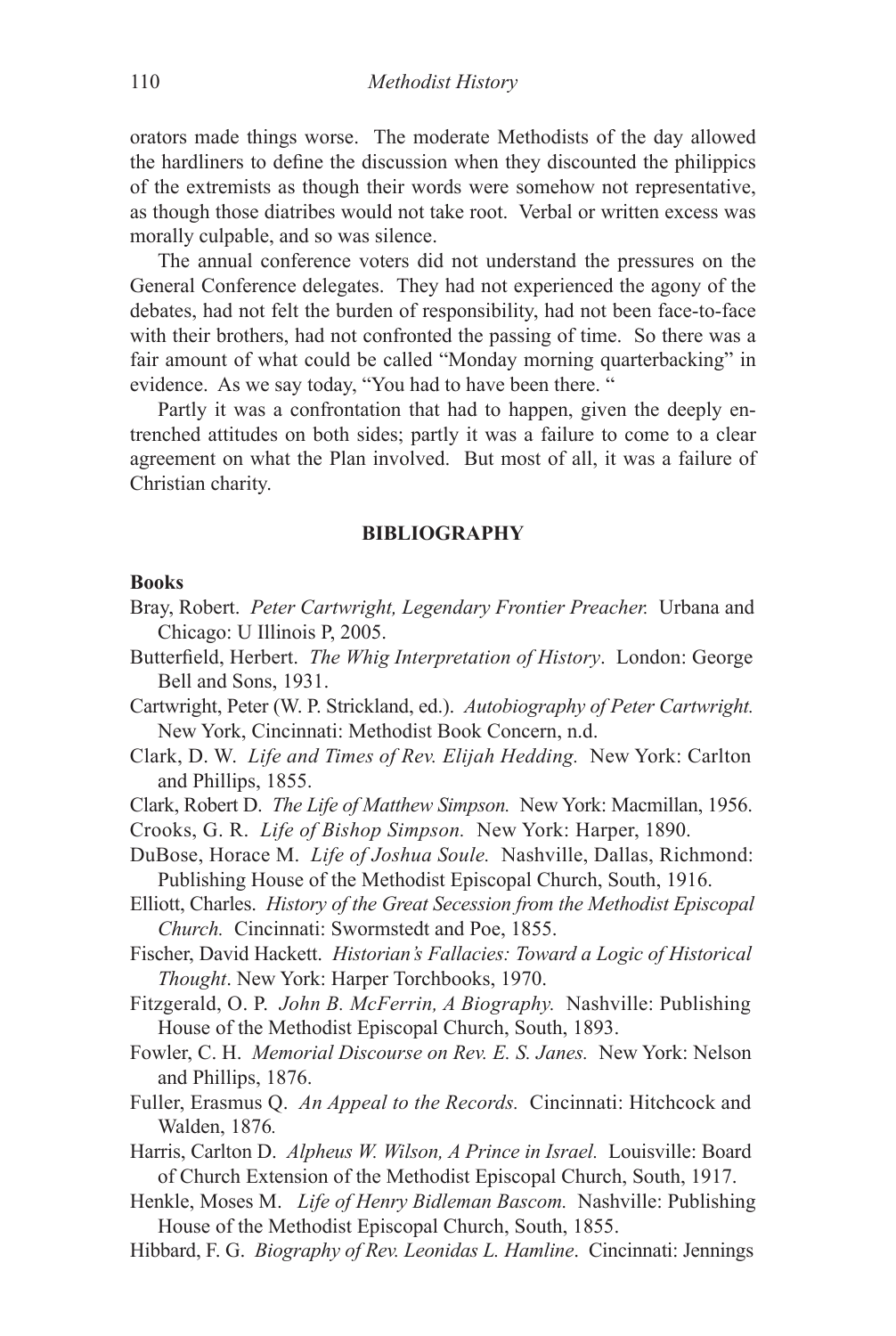and Pye, 1880.

- Jones, Donald G. *The Sectional Crisis and Northern Methodism.* Metuchen, NJ: Scarecrow, 1979.
- Matlack, Lucius C. *The Antislavery Struggle and Triumph in the Methodist Episcopal Church.* New York: Phillips and Hunt; Cincinnati: Walden and Stowe, 1881.
- McFerrin, John (ed.). *History of the Organization of the Methodist Episcopal Church, South.* Nashville: William Cameron, 1845; republished Nashville: Publishing House of the Methodist Episcopal Church, South, 1925.
- Myers, E. H. *The Disruption of the M. E. Church, 1844-46.* Nashville: A. H. Redford; Macon, GA: J. W. Burke, Co., 1875.
- Norwood, John N. *The Schism in the Methodist Episcopal Church, 1844.*  Alfred, NY: Alfred UP, 1923.
- Palmer, Walter C. *Life and Letters of Leonidas L. Hamline.* New York: Carlton and Porter: 1866.
- Peck, George. *Life and Times of George Peck.* New York: Nelson and Phillips, 1874*.*
- Redford, A. H. *History of the Organization of the Methodist Episcopal Church, South.* Nashville: A. H. Redford, agent for Methodist Episcopal Church South, 1871.
- ———. *Life and Times of H. H. Kavanaugh.* Nashville: by the author, 1884.
- Rivers, R. H. *Life of Robert Paine.* Nashville, Dallas, Richmond: Publishing House of the Methodist Episcopal Church, South, 1916.
- Sutton, R. *The Methodist Church Property Case.* Richmond and Louisville: Methodist Episcopal Church, South, 1851.
- Stevens, Abel. *Life and Times of Nathan Bangs.* New York: Carlton and Porter, 1863.
- Strauss, William and Neil Howe. *Generations: The History of America's Future, 1584-2069*. New York: Morrow, 1991.

# **Official Records**

*General Minutes*, passim.

- *Journals* of the General Conference of the Methodist Episcopal Church, 1836, 1840, 1844, 1848, 1852.
- *Journals* of the General Conferences of the Methodist Episcopal Church, South, 1845, 1846, 1850.

# **Articles:**

- Cameron, Richard M. "The Church Divides" Sections 1-4 in Emory Bucke, ed. *The History of American Methodism, Vol. II.* (New York, Nashville: Abingdon, 1964): 11-47.
- Cannon, William R. "The Pierces, Father and Son," *Methodist History*. October, 1978 (XVII-1): 3-15.
- Harmon, Nolan B. "The Organization of the MECS" in *The History of American Methodism, Vol. II.* (New York, Nashville: Abingdon Press,